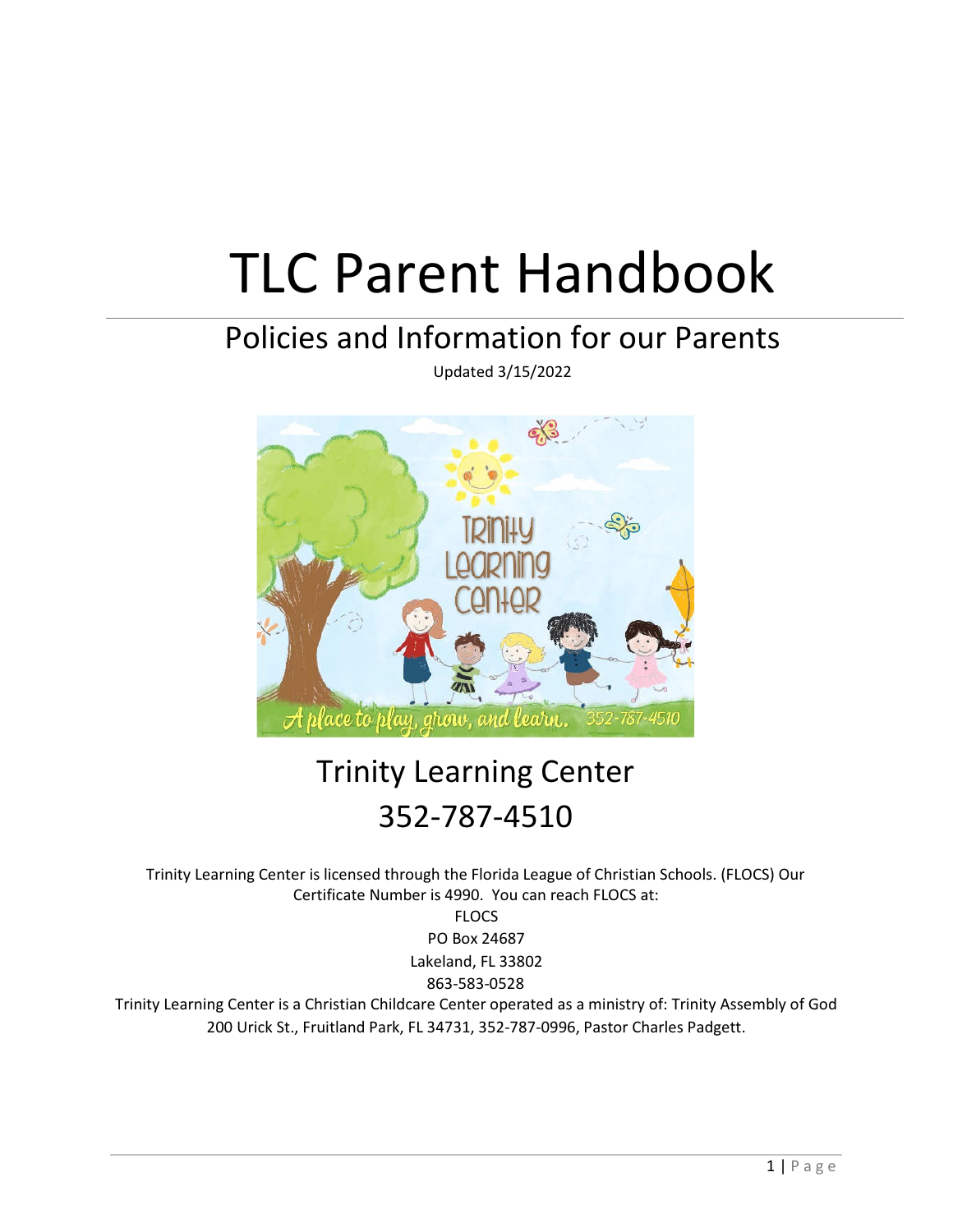# Philosophy

At Trinity Learning Center (TLC), we believe that children are a precious gift from God. As a result, we seek to lay a foundation of faith and a love of learning. We teach by activities, and through example that Jesus is God, that He loves us, and that the Bible tells us about Jesus. No matter what a child accomplishes in their lives the most important is a relationship with Jesus. So, we seek to lay a basic foundation that others can build upon. We also want to instill a love of learning in the children. Children are naturally curious about everything! We seek to foster that curiosity into a love of learning through purposeful exploration and discovery. We accomplish this through a balance of teacher and child directed activities.

# Discipline Policy

TLC uses a combination of positive redirection, natural consequences, and time-out. Natural Consequences are our preferred method. Our focus is on teaching not punishment. Time-Out is primarily used when a child has hurt another child. Time-out gives the child the opportunity to calm down and get out to the negative situation, as well as allowing us to help the child who was hurt first. Time-out is used in the 2-PreK classes. Time-out lasts 1 minute for each year of age. We welcome the child back into the class activities by going over positive ways to handle the situation that placed them in quite time. We also teach problem solving skills so that they may work things out amongst themselves with words. We do not spank or use other physical punishment. Our discipline is never severe, humiliating or frightening. In our birth through 1 year-old classes we use positive redirection as well as teaching them sign language/words appropriate to the situation.

If all else fails and the child chooses to continue with the wrong solution, we reserve the right to send the child home and possibly suspend the child. If a child is sent home a conference may be scheduled with the parent or guardian at the Director's request. If the Director feels that a child may be a risk to the other children, or to the staff, the Director reserves the right to disenroll any child at that time. A conference or being sent home is not a prerequisite to disenrolling. Violence is never tolerated.

# Guidelines

# Enrollment

Before your child begins care at our learning center, we will need the enrollment packet completed, a physical, and a shot record. A Religious Exempt forms for Shots will not be accepted. To be eligible to enroll, children must be receiving their immunizations. We use a computer-based check in system. Before the child's first day you will need to set up your access.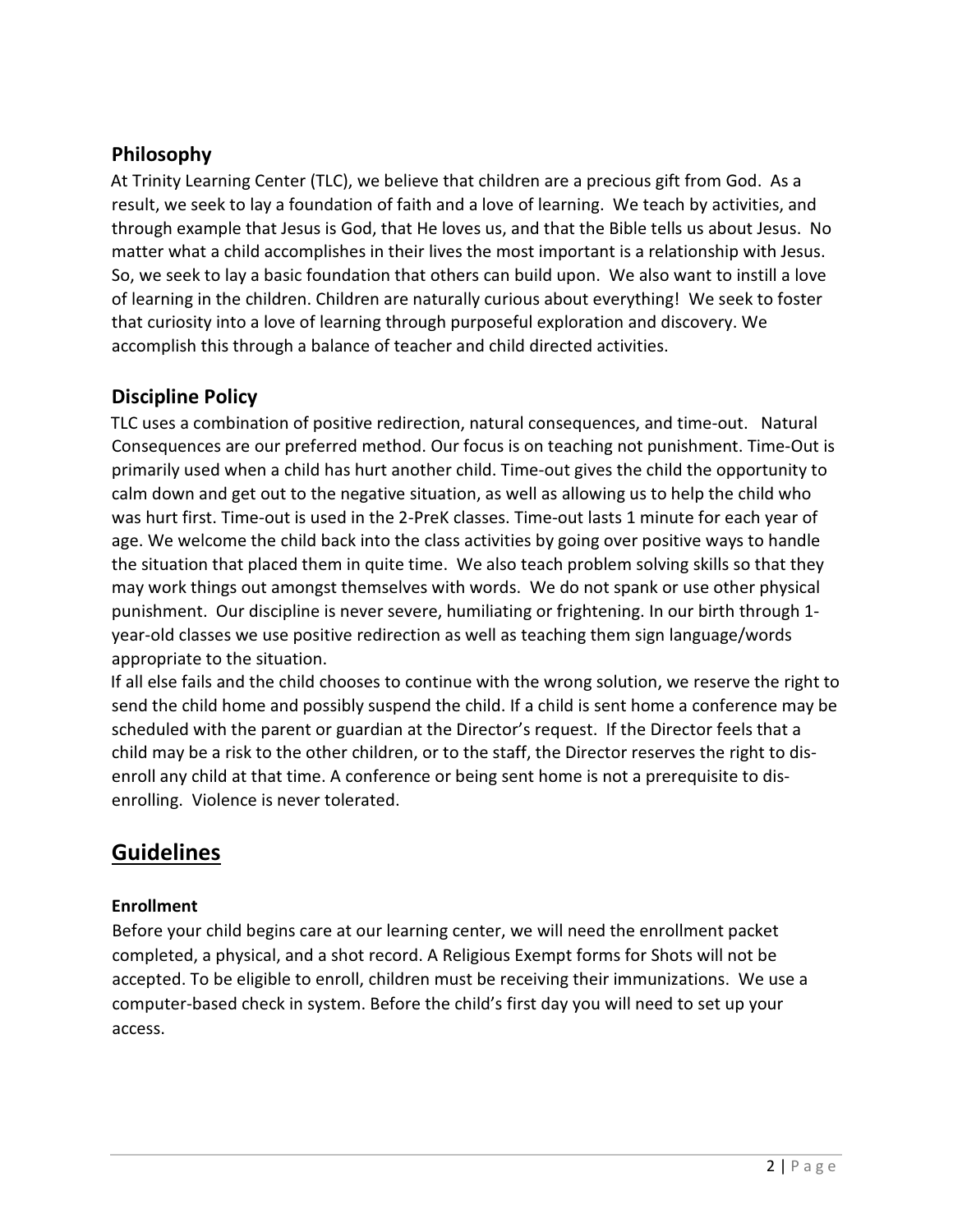#### Smoke-Free Environment

For the health and safety of the children TLC is a smoke-free campus. No smoking or vaping is allowed on our campus. Please do not dispose of any cigarettes, matches, etc., anywhere on our campus. Families will receive 1 warning and then may be unenrolled.

#### **Nutrition**

TLC participates in the USDA food program. We provide a nutritious breakfast, lunch, and snack following USDA guidelines. We serve breakfast from 8-9:00 am. Lunch is served at 11:00am. Snack is served between 2:30 and 3:00pm. The USDA requires us to give all children milk to drink with breakfast and lunch. The USDA requires a doctor note stating if a child is lactose intolerant and requires almond milk. Without a doctor's note we can serve soy or lactaid. We would just need you to fill out our milk preferences form.

Children that turn 1-year-old must use a sippy cup instead of a bottle. PLEASE DO NOT SEND SIPPY CUPS INTO THE CENTER. If you do, you will be asked to take it home and not leave it at the center. This is to assure the children receive the correct amount of milk each day. Please do not bring food into the Center. We understand that some children who arrive more than an hour before breakfast is served, may need a snack. They may bring a snack with them. The staff of TLC reserves the right to deny certain food items into the Center. Due to peanut allergies, no foods made with peanut products will be allowed. Also sugar based items will not be allowed. High sugar items like frosted pop tarts, cookies, flavored milk, and candy cause sugar spikes in the children. This causes a period of high activity, followed by a sugar crash in which the children feel tired and cranky. When the children are done eating, any remaining food will be thrown away. No food is allowed in their cubbies.

#### **Illness**

Children that exhibit the following symptoms will not be allowed to enter center or will be sent home. If you are called to pick up your child, you need to arrive within 1 hour of being called.

- A fever of 100 degrees or higher
- More than 1 abnormally loose stool in 24 hours
- Unusually dark urine and/or gray stool
- Exposed, open skin lesions
- Stiff neck
- Difficult or rapid breathing
- Yellowish skin or eyes
- Severe coughing causing a child to become red or blue in the face, or to make a whooping sound
- Vomiting
- Discharge from the eyes
- Any other unusual sign or symptom of illness
- Nits or lice will be sent home and will remain out of school for 24 hours.

The following will also be in effect:

• Chicken Pox will not be permitted unless they are all dry and crusted.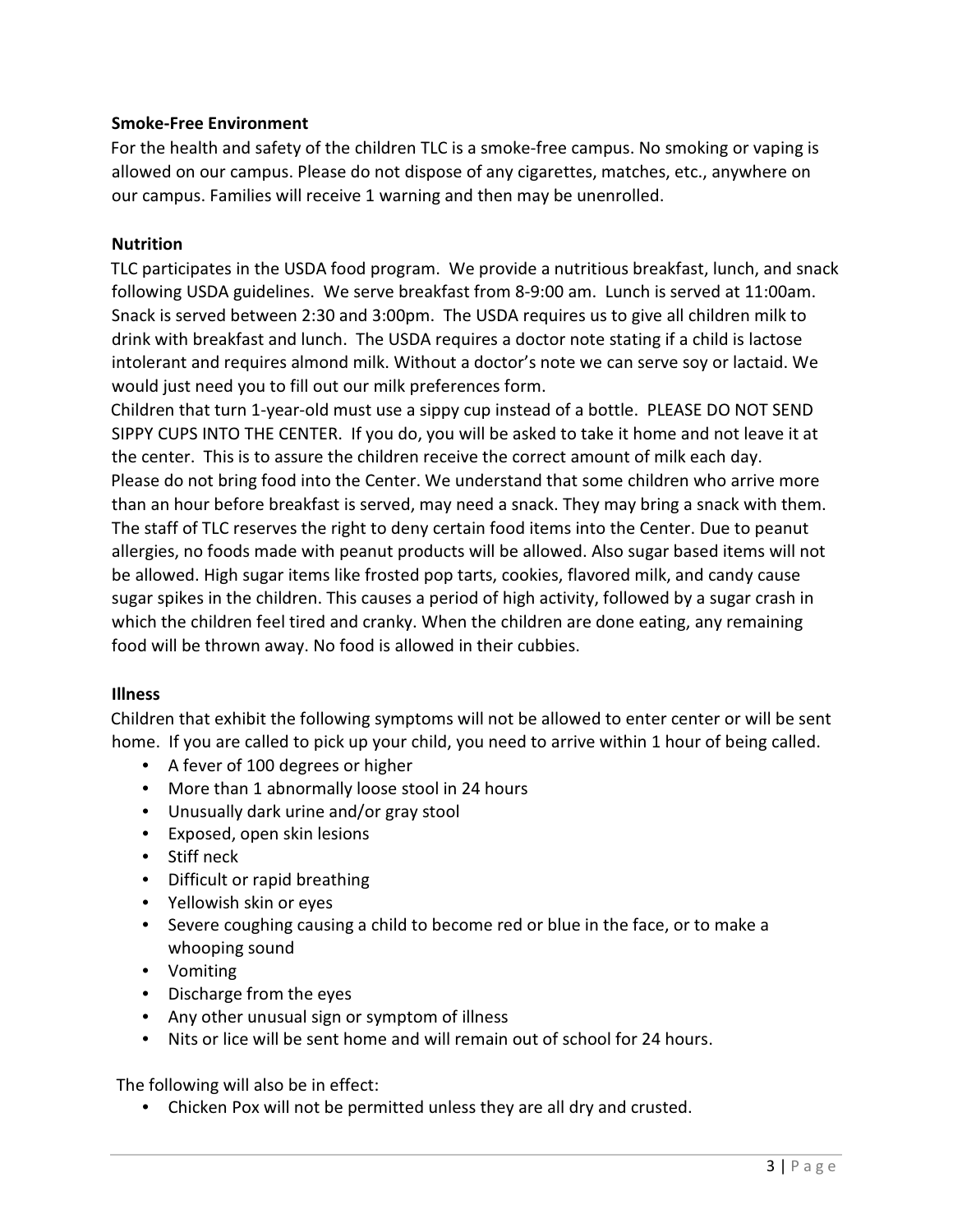- Impetigo will not be permitted unless the child has been on medication for 24 hours.
- We have a NO NIT policy along with no lice. (The  $3<sup>rd</sup>$  time a child is sent home for nits/lice, the child will be unenrolled.)
- Pin worms must be treated before the child may return to school.
- Strep throat must be treated with medication for 24 hours before the child can return to school.
- Hepatitis requires a physician's statement before they may return.

# COVID

If a child develops COVID these are the steps to be taken for the child to return to care:

- At least 5 days have passed since symptoms first appeared and
- At least 48 hours have passed since last fever without the use of fever-reducing medications and
- Symptoms (e.g., cough, shortness of breath) have improved.

For cases of COVID-19 who were never symptomatic, they are allowed to return after at least 5 days have passed since the date of their positive lab test.

If a child has been exposed to COVID they will be allowed to return after their quarantine period. If anyone in the household has tested positive for COVID the child may not return to school until the household member has had a negative test result. If the child begins to display symptoms during this time, they should be tested and follow the guideline for a child who develops COVID.

Because COVID has so many repercussions for others in the Center, if a family is found to have not followed these guidelines, it would be grounds for immediate dismissal.

# **Medication**

TLC will NOT administer over-the-counter medications. We will administer prescription medication. The medication needs to be in the original container with the child's name, the physician's name, and directions for administering the medication on the container. A medication form needs to be filled out by the parent or guardian before the medication can be given to the child. TLC reserves the right to refuse admittance of any sick child or re-admittance if we feel it would put others at risk.

# Diaper Creams

If your child needs diaper cream, or other lotion applied at diaper changes, please label it with your child's name. A consent form will need to be completed before the item can be used.

# Rest Time

After lunch times all children are required to rest from 12:00-2:00 pm. The children do not have to sleep, but they must lie quietly on their mat. This provides an opportunity for the children to relax and be ready for the afternoon.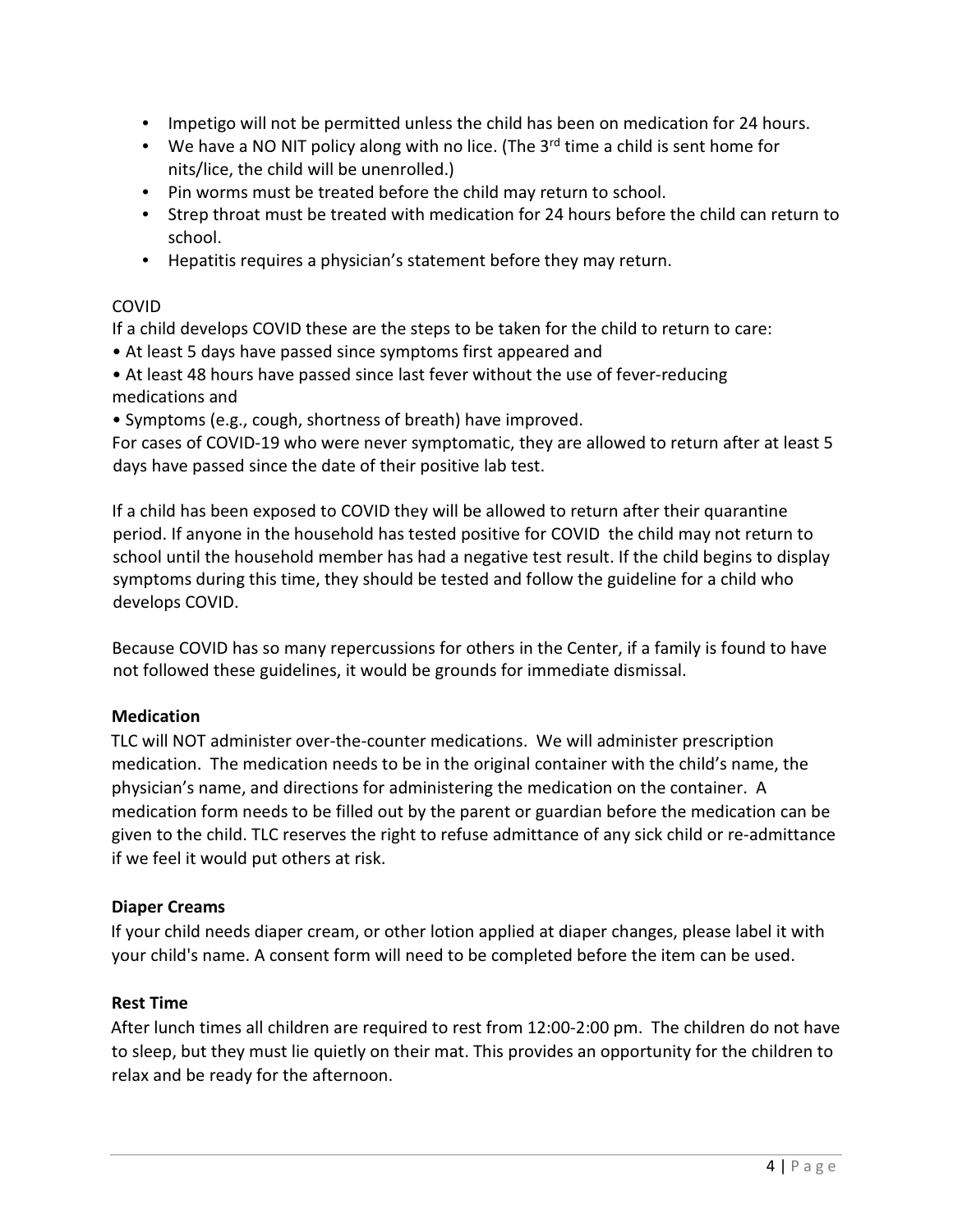#### Holidays we are closed

We are closed on the following holidays: New Year's Eve, New Year's Day, Good Friday, Easter Monday, Memorial Day, July 4th, Labor Day, Thanksgiving and the day after, Christmas Eve and Christmas Day. If the Holiday falls on a weekend, then we will close the Friday before or Monday after the holiday in observance. Also, the center participates in the annual FLOCS conference. This usually takes place in the fall and the center will close so that employees can attend. This conference provides an opportunity for our teachers to learn the latest research and tools available for early education. We will provide two weeks' notice of when we will be closed. These holidays are paid holidays.

#### Photos

At TLC, we take a lot of pictures of the children. We also like to send projects home that may require a photograph. We will also post pictures of children onto Procare Connect.

#### Child Abuse

In keeping with our philosophy of nonviolence, and in accordance with the laws of Florida, we take the issue of child abuse very seriously. We will comply with all federal, state, and local laws relating to child abuse and neglect. Our staff is trained in how to recognize child abuse and is required by state law to report any suspected abuse. Staff who report suspicions of child abuse or neglect where they work are immune from discharge, retaliation or other disciplinary action for that reason alone unless it is proven that the report is malicious. Additionally, we have information about domestic violence and help for domestic violence victims in our office should you need it.

#### Children's Items

We are not responsible for items brought into the center. Each child has a cubby where their belongings are kept. Please make sure, coats, diapers, wipes, and other belongings are labeled with child's name. Please do not leave food in your child's cubby. If your child drops off in the morning to another classroom, please make sure the items are labeled with your child's name. We will do our best to keep track of their items, but we are not responsible for lost items.

Please do not bring food into the Center. We understand that some children who arrive more than an hour before breakfast is served, may need a snack. They may bring a snack with them. The staff of TLC reserves the right to deny certain food items into the Center. Due to peanut allergies, no foods made with peanut products will be allowed. Also sugar based items will not be allowed. High sugar items like frosted pop tarts, cookies, flavored milk, and candy cause sugar spikes in the children. This causes a period of high activity, followed by a sugar crash in which the children feel tired and cranky. When the children are done eating, any remaining food will be thrown away. No food is allowed in their cubbies.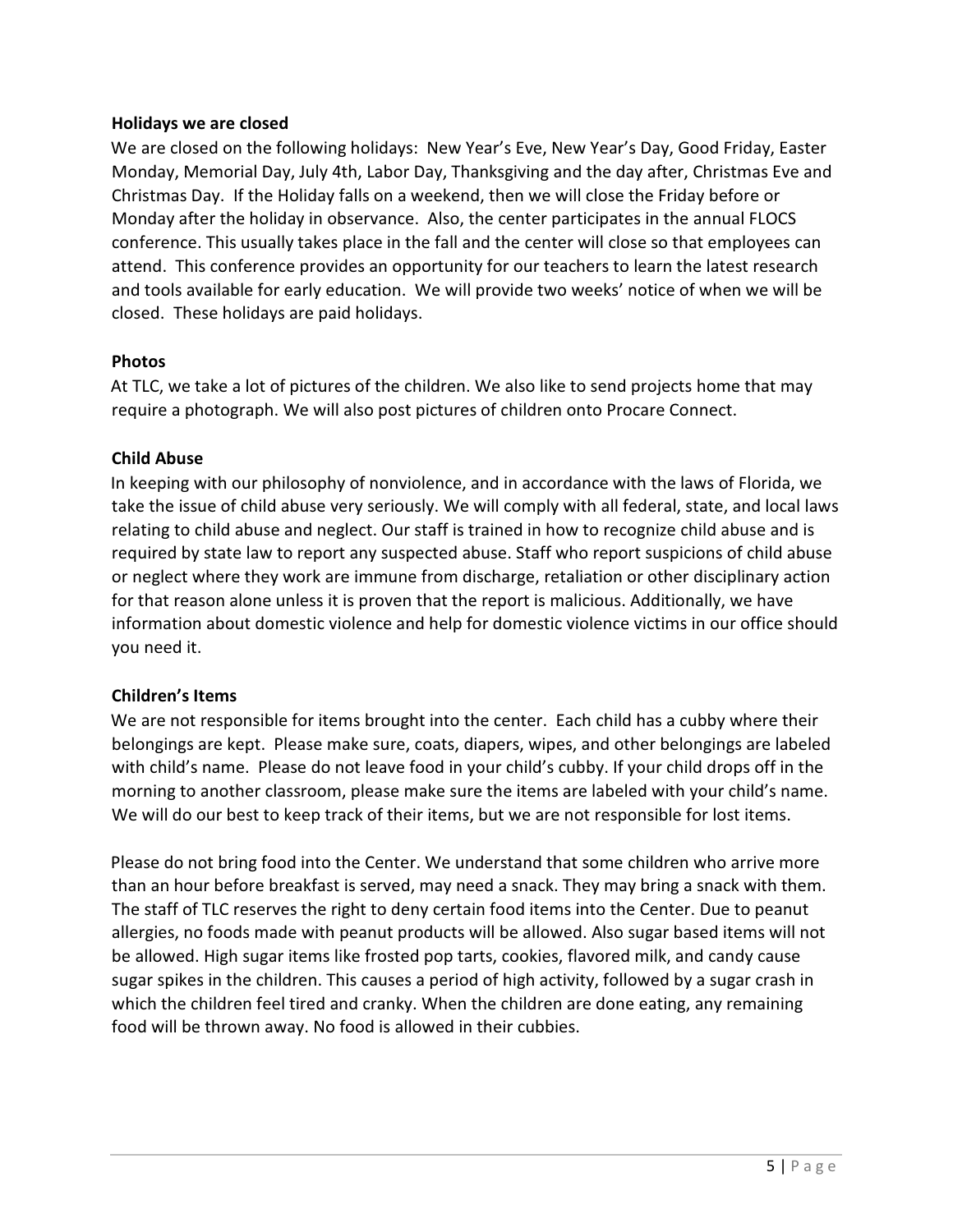#### Drop Off/ Pick Up Times

We are open from 6:30am to 6:00pm. We ask that children are dropped off by 9:00am so that they may participate in all the activities planned. If you have not arrived by 9:00am you will need to drop off after 2:00. The only exception would be if you have a doctor's appointment. When you drop off your child you are required to check your child in using the check-in computer. We will set up your access to the check-in computer at enrollment. If you arrive after 6:00pm you will be assessed a late fee of \$5.00 per minute that you are late. Late fees are payable at the time of pickup. Failure to pay a late fee on time is reason for dismissal.

#### Cell Phone Policy

While the use of cell phones has become a valuable means of communication, they have also been used in ways that are detrimental and destructive. As a result, TLC has created the following policy regarding cell phone usage at the Center.

Cell phones are NEVER to be used while your child is in care for ANY reason. If a child needs to contact a parent for any reason, the child should tell their teacher and the director will be notified. A phone that is powered on and in view of a staff member can and will be confiscated and stored in the office until a parent can retrieve it.

Students should be aware that the following practices are unacceptable at TLC under all circumstances:

- Use of cell phone during class for any reason
- Taking pictures with any electronic device in the restroom
- Taking photos with any electronic device of anyone, including self, in any state of undress.
- Taking any picture with any electronic device of another person for the purpose of ridiculing the other person (falling asleep, chewing food with mouth open…it doesn't have to involve nudity)
- Use of cell phone or any device to harass another person
- Use of cell phone or any device to perpetrate a crime (threats, drug deals, etc.…)

If it is alleged, believed or suspected that any of the above violations has occurred, TLC will follow these procedures:

- The phone will be confiscated and stored in the office until a parent can retrieve it.
- The phone will be subject to search of the contents by a school official
- The phone may be turned over to law enforcement
- Other appropriate discipline (suspension from class, expulsion)
- Law enforcement shall be informed where appropriate
- Parents shall be informed

#### Parent Communication

We use Procare Connect to communicate with our families about their child's day. An invitation will be sent to the email addresses on your child's enrollment form. Through this invitation you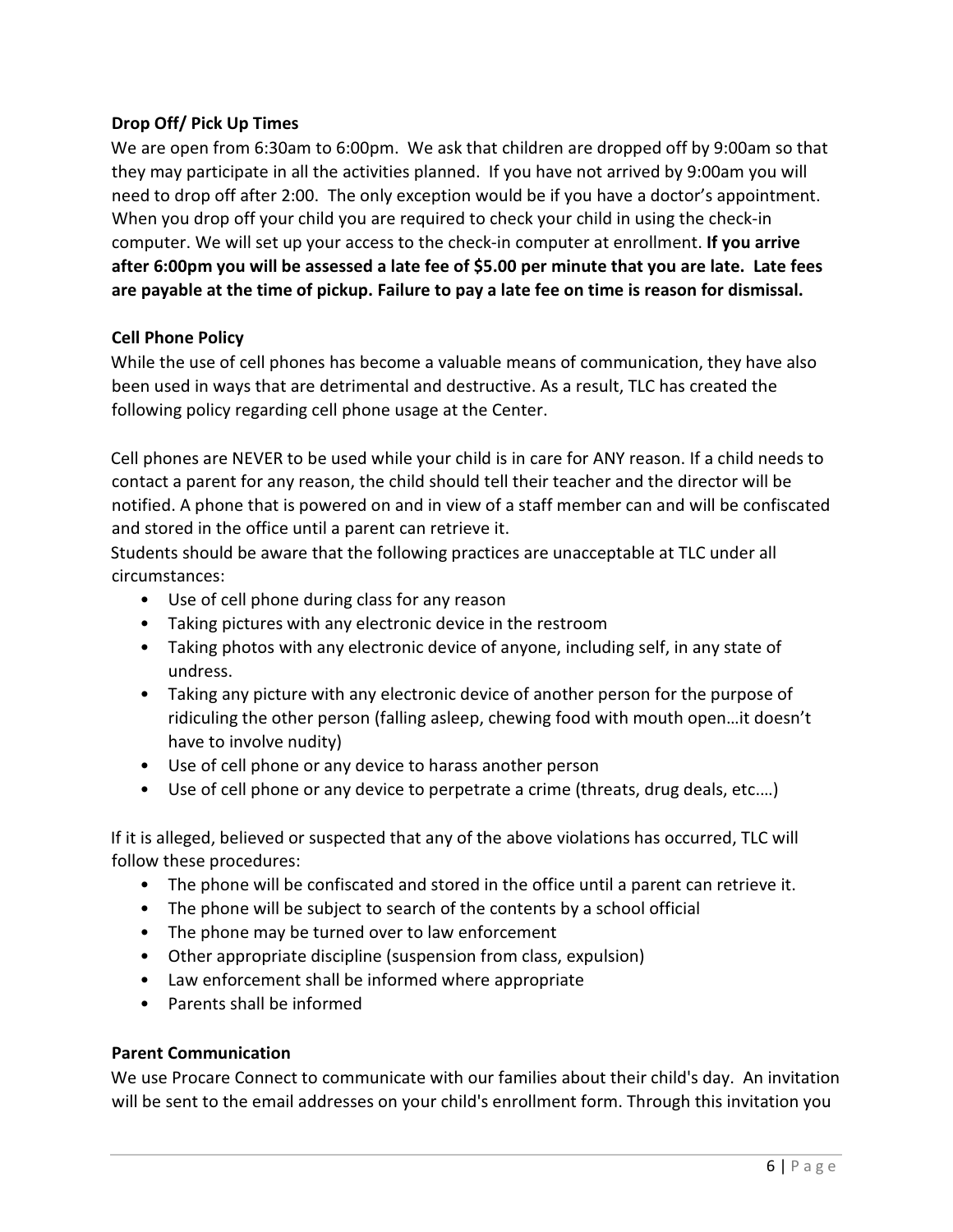will set up your login information for the site. Only those invited can access the site or receive emails.

# Babysitting

Requesting staff members to baby-sit or to provide other services (i.e. house sitting, transportations, etc.) is prohibited. This is to protect you and the Center from any legal ramifications that could result from any accidents or misunderstandings. Also, children often view baby-sitting and other special attentions as favoritism, and this can cause problems in the classroom.

# Emergency Plans

At TLC we believe in providing a safe and loving environment for the children. One of the ways we provide is by planning for emergencies that will probably never happen. As a school, we do monthly fire drills. Each class has 2 evacuation routes posted in their classroom. We evacuate the children onto the playground away from the building, in the field on the side of the building, and to the far side of the parking lot. We have the check-in system to help keep unnecessary people out of the center. In the event an unauthorized person comes into the center we have lockdown procedures in place. The children will stay in the classroom taking refuge in the bathroom or in a safe place away from the classroom door. In the event of a tornado, we will shelter in place on the inside wall of the classrooms. If an emergency happens where we need to evacuate the building, we will gather in the church sanctuary where we can set up a checkout system in the foyer of the church. In the event of these emergencies you will be contacted by phone, text, or email.

# Tuition Policies

Rates are for the position and are not based on attendance. If your child is going to be absent, please give the office a courtesy call. If you participate in the Early Learning Coalition's School Readiness Program, you may only miss 3 days per month. If your child is absent, more than 3 days in one month you must bring in a doctor's note to excuse them. ELC will not pay for any days missed past 3 without a doctor's note. You will be responsible for paying for any days they do not reimburse. Tuition is charged on the Friday before the week care is provided. Payment is due no later than Monday at 6pm. If payment is not made by Tuesday at 6pm, care may be denied and a late fee of \$25 added to your account. The rates are based on the age of the child and are as follows:

- Infants (up to 1 year) is \$200.00 weekly.
- One and Two Year Olds are \$175.00 weekly.
- Three's not potty trained are \$175.00 weekly.
- Potty trained Three's, Four's \$155.00 weekly
- PreK class is \$135.00 weekly

A \$75.00 Registration Fee is required per family to enroll. A replenishing charge of \$55.00 per family will also be charged to everyone's account every October. The registration and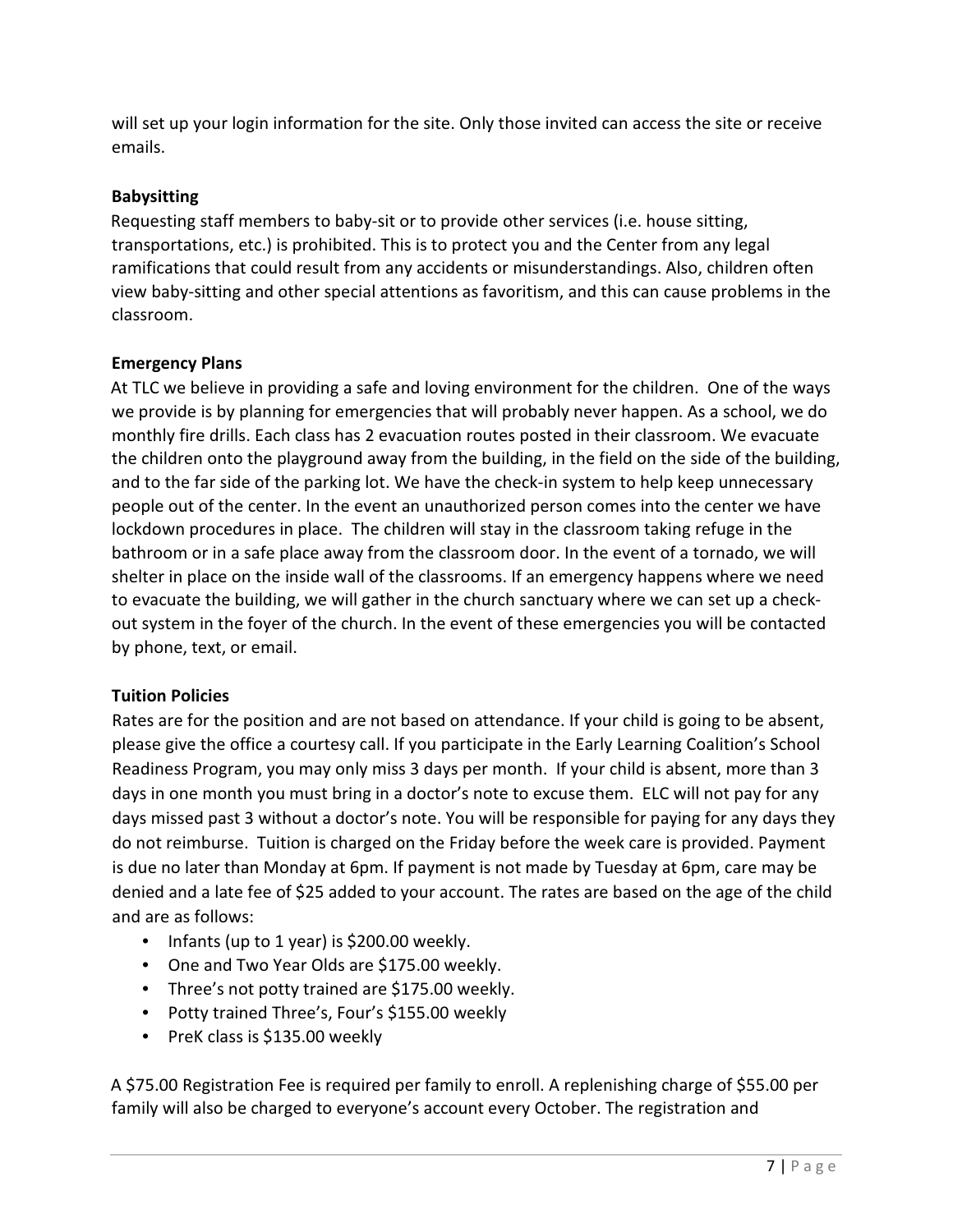replenishing fee are to help pay for curriculum, art supplies, and sleeping mats for the children. All children are required to have sleeping mats that are NOT torn. If the mat is torn or damaged before the year is up in October, you will be required to pay \$10.00 to TLC to replace the mat.

Payments are made through Tuition Express. Once enrolled in Tuition Express, your tuition and fee payments will be paid automatically and on a schedule that we both agree upon. In the enrollment papers is the application for Tuition Express along with a FAQ with commonly asked questions. If your ACH payment is returned to us a \$25.00 charge will be automatically assessed to your account. If your automatic credit card payment is returned to us a \$15.00 charge will automatically be assessed to your account. You may also pay online by logging in at myprocare.com. You will use the same email that was used for Procare Connect.

While we would prefer that everyone sign up for Tuition Express, we understand that some people would prefer not to. That is fine if payment is made on time. Payment is due by 6:00pm on Monday. If payment is late twice, you will be required to enroll in Tuition Express for care to continue.

We are respectful of different family situations. We understand that parents have set up agreements between themselves about how their child's tuition will be paid. Due to the variety of how parents work that out, we have made the policy that the parent who enrolls the child is primarily responsible for paying the tuition. That parent will be set up as the primary payer on the account. Any needed follow up regarding tuition payment will be made with the primary payer. If the other parent fails to follow through on the arrangement that was worked out between the parents, the primary payer is responsible for making sure the tuition payment is made on time. Administration will not contact or follow up in any way with the other parent regarding payment.

# Vacations

Each family receives one week of vacation AFTER one year of enrollment. We need two weeks' notice of the dates of the vacation before vacation time will be granted. Vacation time may only be used if parents have a zero balance, child is not in attendance, and in week increments. Vacation time does not carry from one year to the next.

#### Expulsion and Dismissal Policy

We believe in creating a working relationship with the families that we serve. If you have any questions or concerns, please feel free to bring them to the director. In return, we will bring the concerns we have to you. Below you will find an explanation of our expulsion policy.

 We believe that at the heart of most discipline situations is a problem the children are trying to solve. They are just going about it in an unsuccessful way. So, our jobs as adults is to observe what is going on and teach successful steps for the children to take to solve the problem. As we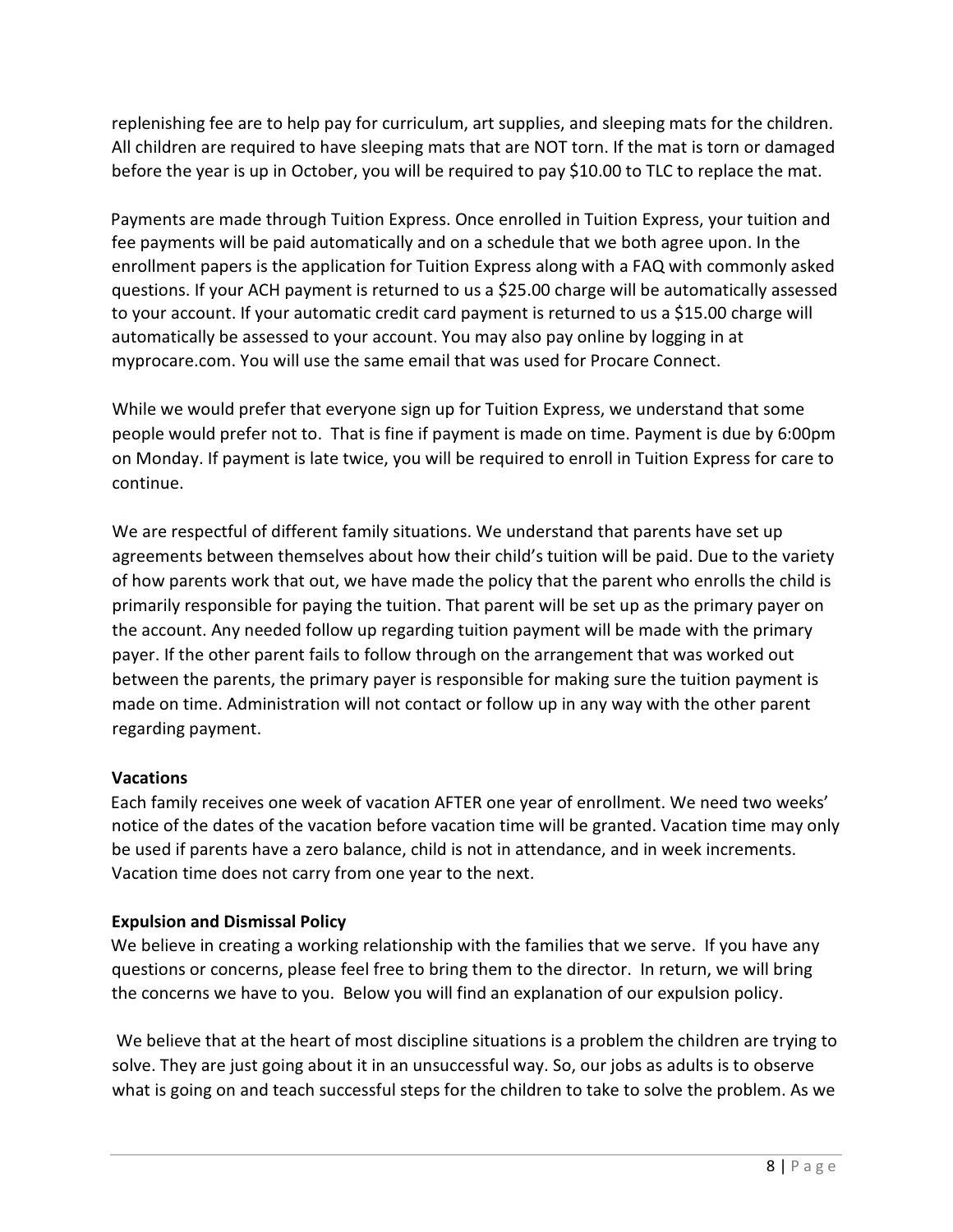teach them the steps necessary, we will provide support by walking them through the solution several times and then holding them accountable for following through on what has been taught. Understanding that adults rarely follow through on something new the first time they are told, we realize that many repetitions are necessary for a toddler-preschool age child to apply a new skill.

We want to support children as they learn and grow. This happens by the teacher building a relationship with the children. Out of that relationship all learning and growth will happen. We strive to ensure all our children are set up for success regardless of their need or developmental level. Since that is our focus, and we understand that all children are unique, we know that there will not be a policy that can fit every situation that might arise. So, before we get to the policy here are the principles that guided its development.

- Respect: We understand that all people are created by God in His image. As a result, everyone should be treated with kindness and understanding, even when emotions may run high. This is a concept that children are learning, but that adults are expected to know and do.
- Communication: This is a foundational and required component in providing quality care for your child. Successful communication is necessary between staff and children, staff and parents, and parents and children.
- Safety: Children must feel secure in their environment for successful development to occur. As children are learning to interact with others, occasional aggressive behavior is to be expected, but not accepted as an appropriate solution to any problem.
- Importance of Parents: You are your child's first and primary teacher. No matter how much time your child may spend with us, nothing we do will ever change that. Nor would we want to change it. So, while we will do our best in every situation, without your support our efforts will rarely be successful.

# Our responsibilities:

All our teachers:

- Will provide an environment that is safe and supportive for when, not if, mistakes are made.
- Will be involved and playing with the children so that the children will be supported as they are learning, and as they interact with the other children.
- Will communicate with the parents through incident reports or Procare Connect information about your child, including notifying you about any ongoing issues that need your support.
- Will focus more on helping children to learn successful solutions to the problems, rather than punishing mistakes.

We ask our parents: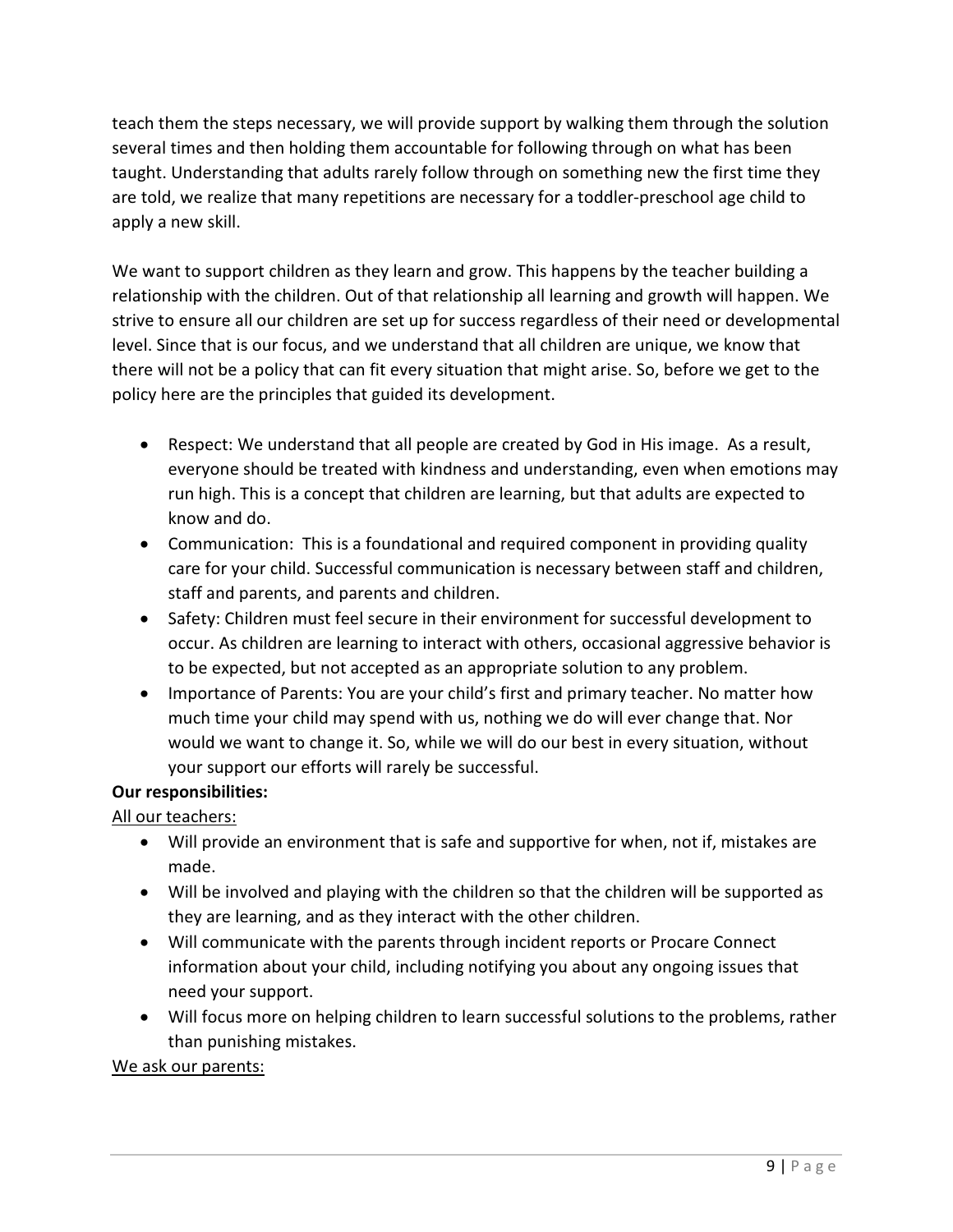- Let us know of any major events or issues that are happening at home. This is so we can provide added support, if necessary, before behavior issues arise instead of after.
- Be available for questions or concerns regarding your child, so that we can work as a team.
- Bring any concerns to teacher or director so that they can be addressed and resolved.
- Follow through on any agreed upon plan to help solve ongoing behavior issues.

We are committed to each child's social emotional development and are grateful for the opportunity you have given us to play a role in your child's development. So, we do not easily dismiss children from our program because of concerns with behavior. Behavior concerns tell us that children need more time, support, and practice to develop their social and emotional skills. When concerns arise, we will partner with parents to create a plan to support your child to a successful resolution of the behavior issue. On rare occasions, we may reach the limits of what we can do. When that happens, and the behavior continues, we are left with no other option but to require that alternate care be found.

Before that happens, we will take the following steps to provide positive behavior intervention, in the hopes of preventing a child being expelled.

- Staff will try to redirect child from negative behavior
- Staff will teach child appropriate skills to address challenging behaviors.
- Staff will reassess the environment, activities, and supervision.
- Staff will always use positive methods and language while disciplining children.
- Staff will celebrate appropriate behaviors.
- Staff will maintain strong connections with child at all times.
- Staff will consistently apply consequences for rules.
- Parents will be notified of disruptive behaviors that might lead to expulsion.
- Director and parent will have conference to discuss how to promote positive behavior. While incredibly rare, there are situations that may arise that immediate expulsion will be necessary. If the child poses a danger to the children or staff, this may be an option. The Administration of Trinity Learning Center does reserve the right to act in this matter in the best interest of the Center, which includes the children, parents, and staff.

# Summary of Parent Responsibilities

- Completing all forms for enrollment and registration and paying all fees.
- Keeping emergency telephone numbers and other information current.
- Being reachable when Administrative Staff call you regarding your child.
- Informing Center staff of late arrival or pick-up, vacation, and illness.
- Informing the Center by 9:00 a.m. if your child will not be present for the day.
- Picking up your child's naptime blanket and pillow on Friday for cleaning and returning it on Monday.
- Checking for notices on Procare Connect each day.
- Correctly signing your child in and out each day.
- Providing the Center with a complete change of clothing for your child.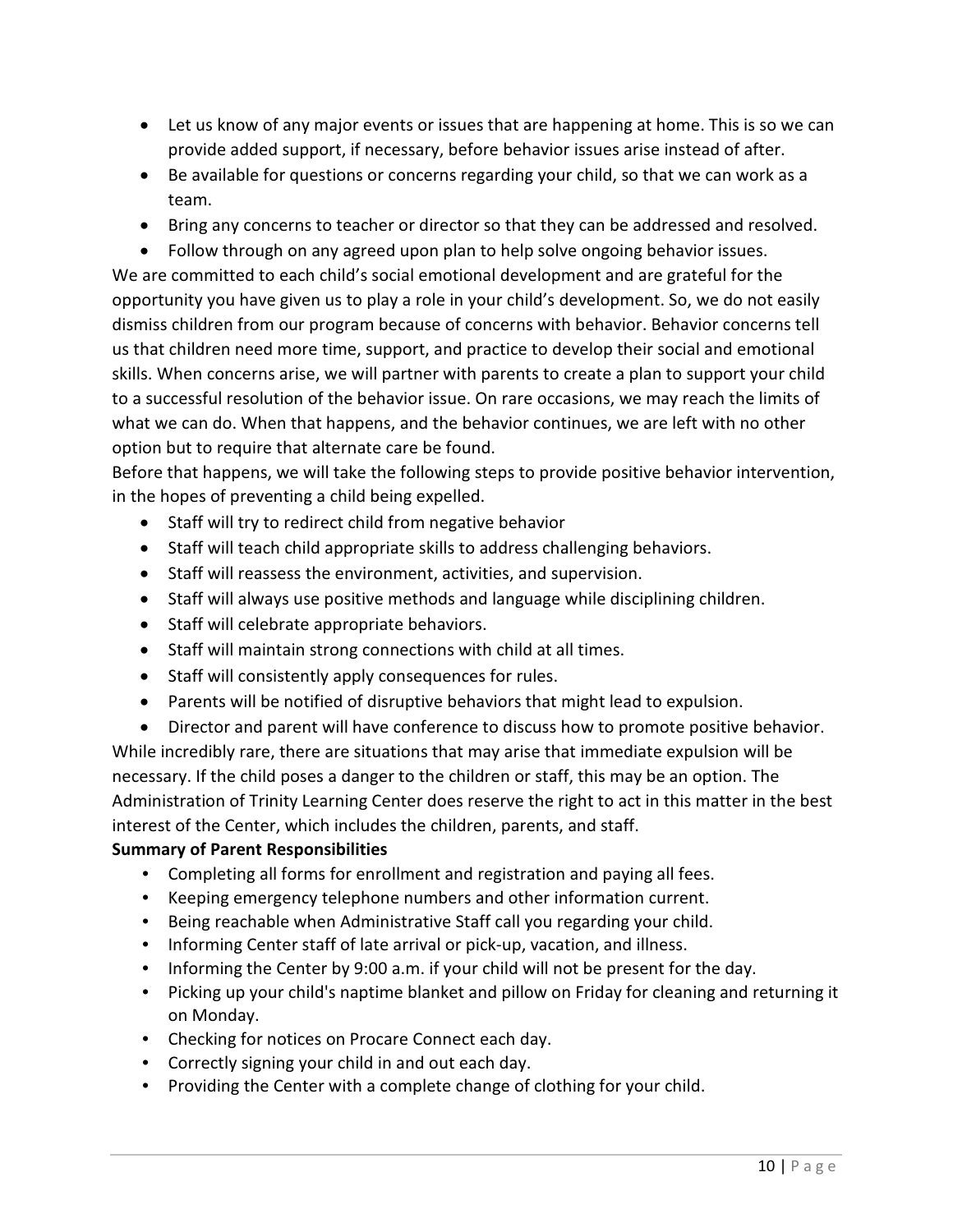- Making sure payments are made promptly each Monday and that your balance is current.
- Keeping communication lines between parents and the Center open to avoid problems and misunderstandings concerning your child.
- Complete necessary paperwork updates, including but not limited to:
	- o Shot and physical records (Religious Exemption from Immunization Form will not be accepted. For the safety of all the children and families it is important that children be vaccinated according to the recommended schedule.)
	- o Food Program Paperwork
	- o Any ELC paperwork
- Conducting yourself in all situations, while on campus, in an appropriate, respectful manner. This includes the parking lot. Drivers are expected to drive slowly, yield to pedestrians, and park in marked parking spots only.
- Comply with the policies of TLC.

Failure to meet these responsibilities may result in unenrollment of the child from care. If a parent or other authorized person acts in an inappropriate way towards the children or the staff at Trinity Learning Center, that may result in that person no longer being allowed on campus.

We have the right to refuse enrollment to children or families who have demonstrated disharmony regarding purpose, objectives, standards, policies, rules, and regulations of Trinity Learning Center.

While we want to be as informative as possible, there is no way that this policy can cover every possible situation. The administration of Trinity Learning Center reserves the right to act in each situation in the best interest of the Center.

We encourage you to bring any questions or concerns to the Office Staff. If they are not able to answer the question or concern, they will refer you to the Director. The Director is the final stop for any questions or concerns.

# Two Week Notice

If you must dis-enroll your child, a two-week notice is required. If a two-week notice is not given, you will be charged for the two weeks. Notice is given by speaking with Director in the Front Office.

#### CRISIS MANAGEMENT POLICY

With the belief that if you are prepared, then nothing will happen, we have included our Crisis Management Policy.

# EMERGENCY RESPONSE PLAN

This plan defines emergency response operations such as communications plans, student release procedures, general emergency actions, and hazard-specific procedures. This plan will be reviewed by all preschool staff annually.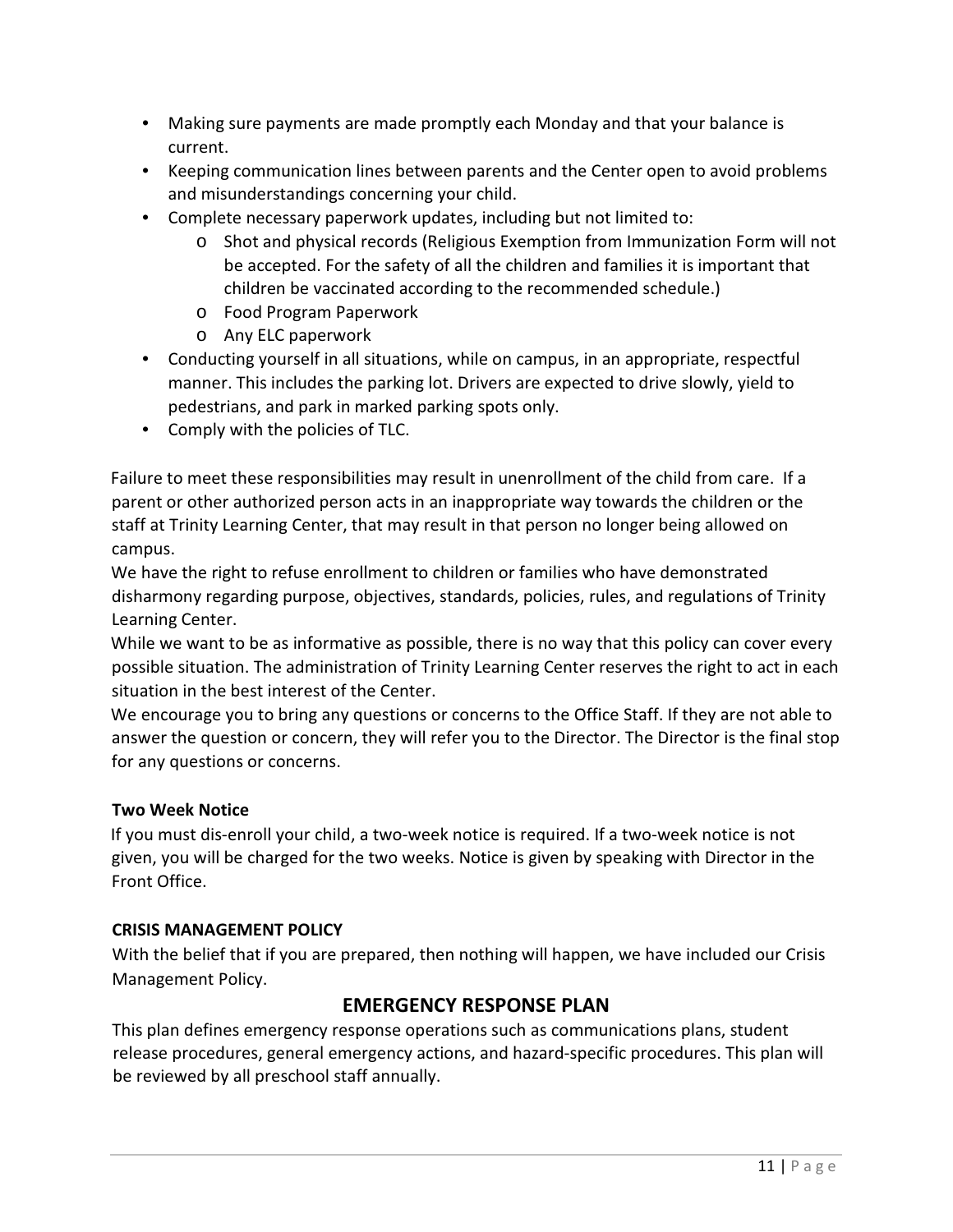Attached is an Emergency Plan Site Map which identifies assembly areas, traffic flow information, utilities controls, and potential medical station areas.

# EMERGENCY INCIDENT KIT

The Emergency Incident Kit will contain the following items:

- Master Student Roster
- Staff Roster
- Floor Plan
- Master Copy of Enrollment Forms
- First Aid Kit
- Masks
- Gloves
- 5 Gallons of water
- Flashlights
- Towels
- Duct Tape
- Rope
- Tarp
- Blankets
- Barrier Caution tape
- Three high-visibility vests
- Site Plan
- Copy of this Emergency Preparedness Plan

The emergency Incident Kit will be stored in the Director's Supply Closet located in the Director's Office.

# EMERGENCY COMMUNICATIONS

When severe weather is predicted the NWS website will be monitored for alerts. If an emergency occurs during preschool hours:

- Do not drive to the school unless it is safe to do so and/or you have been directed by the preschool director to pick up your child.
- It may be difficult to get through to the preschool via telephone because of damage to phone lines or because the preschool or church is trying to contact you via phone tree or phone call.
- Tune to news media for emergency instructions.

In times of emergency, information about the status of schools is communicated through a variety of media. The preschool requests that parents do not call their child's school or the church office in times of emergency as it is important to keep phone lines free for emergency communications. Circumstances may prevent parents from picking up their children or may require that children be picked up at a location other than the preschool facility.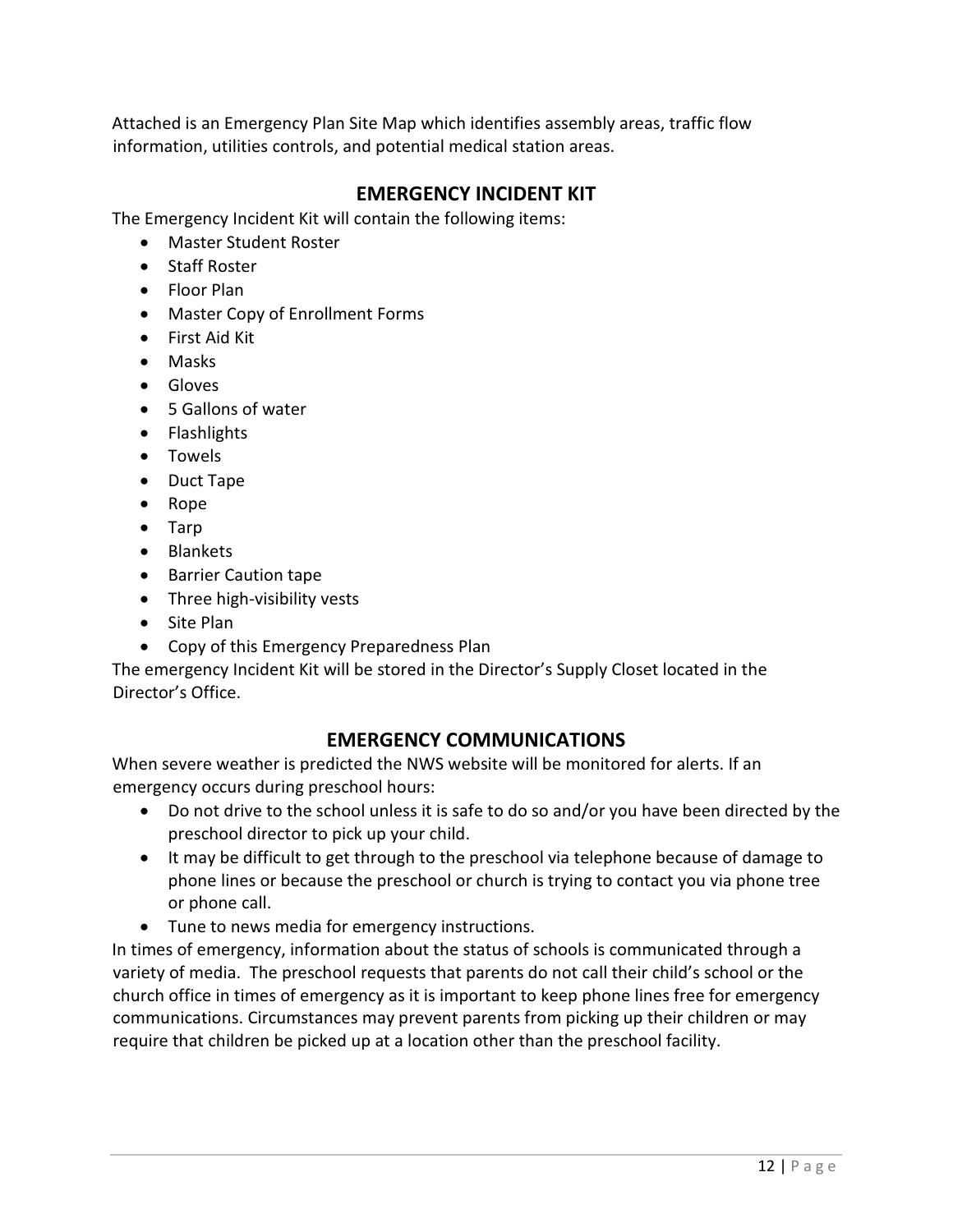The safety of children and staff is our first priority. Our second priority is the reunification of parents with their children. Parents should check the following sources for information and status reports:

- Procare Connect
- Email

# THE BASE PLAN

Pre-incident crisis emergency planning, including emergency management, and medical response planning, is essential in order to prepare for a multitude of hazards that can adversely affect the safety of our school and the health and/or general welfare of students, faculty, staff, and visitors. We will use a multi-hazards approach to emergency planning to mount an effective response when a crisis or critical incident does occur. We have developed general operating goals, guidelines, and procedures for a list of critical events and emergencies. Nothing in this plan shall limit the use of experience, good judgment, common sense, discretion, flexibility, and ingenuity to adapt to any type of critical event, emergency, and the complexities which **exist under emergency conditions.** The preschool staff will make every effort to protect the children, however, the church preschool and staff will not be held liable for any injuries or death incurred during an emergency.

The staff of Trinity Learning Center in Lake County will strive to preserve and protect life, reduce emotional trauma, assist in emotional recovery from trauma, minimize personal injury and damage to property, and cooperate with local emergency preparedness agencies.

# GOALS

The primary goals of this plan are to:

- Develop effective crisis and security plans that will promote the safety and welfare of students and preschool staff, protect preschool property, and regulate the operation of the preschool during a crisis incident, critical incident, or medical emergency.
- Prepare students and preschool staff to take appropriate actions in response to natural, technological, or preschool specific hazards.
- Provide parents with accessibility to the policies, guidelines and procedures that schools will be utilizing during an emergency.

# **SCOPE**

For purposes of this Emergency Preparedness Plan, preschool crises are organized into two categories: critical incident and medical emergencies.

Critical incidents are events requiring an immediate response by public safety agencies and are managed by the preschool staff only until public safety officials arrive. They are not limited to natural and technological disasters, and security emergencies that adversely affect the normal operation of the preschool. Examples include: tornadoes, hurricanes, flooding, severe thunderstorms/weather incidents, terrorist attacks, fire, hazardous material spills, situations involving a hostage or kidnapping, threats involving weapons, explosions, and fugitive or suspect being pursued near the preschool by law enforcement.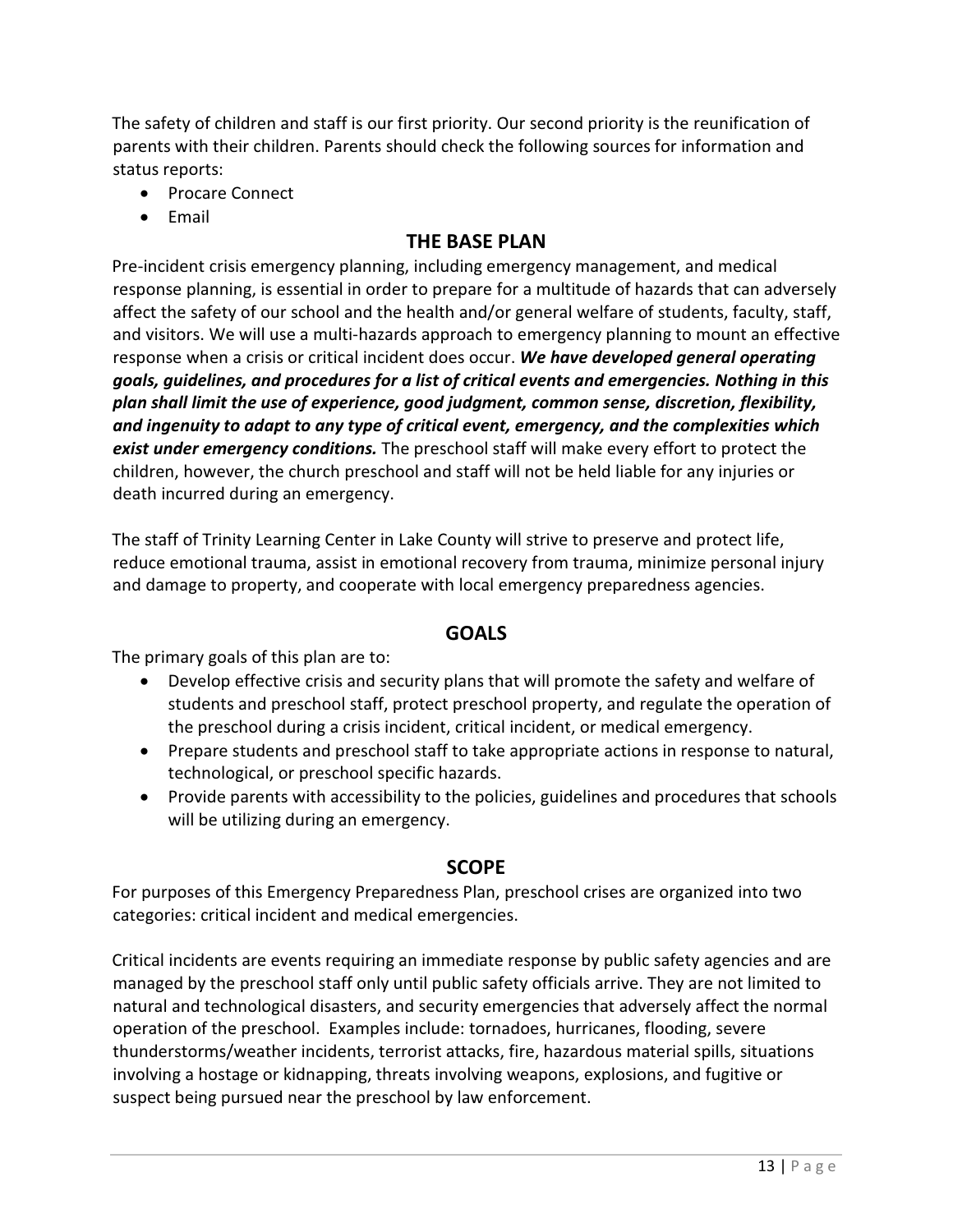Medical emergencies are those possible life-threatening situations arising from health conditions as well as unintentional injuries. Examples include cardiac arrest, serious illness or condition, seizure, playground accidents, and acts of violence that require emergency medical treatment. Preschool staff and local emergency medical personnel have primary responsibilities in responding to medical emergencies. Acts of violence will also require law enforcement involvement.

A crisis incident, critical incident or medical emergency can vary in scope and intensity. Situations can range from a non-emergency school crisis involving a single student to a lifethreatening situation affecting the entire school campus. Incidents and emergencies can occur before, during or after preschool hours; on or off property.

# **PREPAREDNESS**

The Preparedness phase readies our preschool staff to respond in a rapid, coordinated and effective manner to an emergency. Because it is not possible to completely mitigate against every hazard that poses a risk, preparedness measures can help reduce the impact of remaining hazards by trying to take specific actions before an emergency event occurs.

We have developed the following preparedness measures:

- Standardization of preschool-based emergency response and protective procedures for evacuations, lock downs, secure the building, stay put, stay tuned, and shelter in place;
- Fire drill schedules;
- Detailed floor plans, site maps, location of utility cutoffs, and exterior door numbering system;
- Identification of communications protocol to warn and communicate with occupants in church buildings, the community, and local response agencies during an emergency. Possible methods of communication include fire alarm systems, portable radio, public safety radio, telephone, cell phone, call back/intercom system, e-mail, and Center's Facebook page;
- Identification of preschool-based staff trained to render emergency medical aid;
- Debriefing to help analyze how preschool personnel and first responders functioned during an actual emergency which can be used to proactively enhance future plans and procedures.

# EVACUATION LOCATIONS

There are two primary types of evacuations utilized by the preschool. One is typical on-site evacuation where students and staff are evacuated from their classrooms or other church buildings to a central safe location in the preschool facility. The most common on-site evacuations would be in response to a tornado warning, an act of violence or a technological hazard.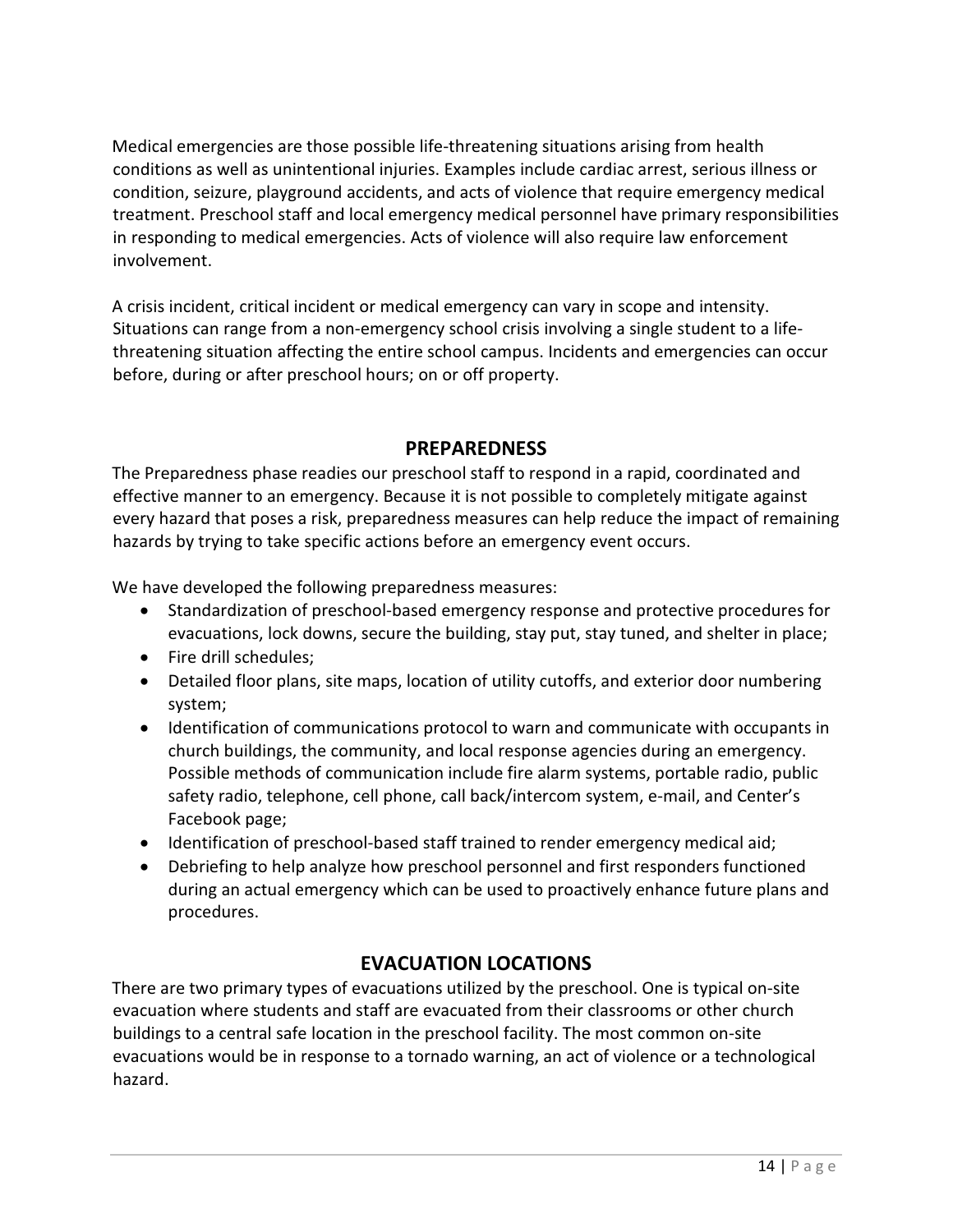The second type is an off-site evacuation where staff and students are moved out of the preschool facility to other buildings or locations on the church campus. The most common offsite evacuation is a fire drill where students are directed to leave the building and assemble at a designated site. Another example of an off-site evacuation could occur as a result of a natural disaster in which the preschool building is damaged, and the staff and students would need to relocate to a different building on the church campus. Off-site evacuation locations would be determined by the location of the emergency incident.

After an emergency incident, and once it is deemed safe to pick up the children, parents will be directed by Preschool staff to the Parent Reunion area on campus that had been previously chosen in response to the emergency incident. Students will only be released to persons who are listed on the student's enrollment form.

# EVACUATION

Purpose: Whenever it is determined that it is safer outside than inside the preschool building (i.e. fire, explosion, hazardous material spill inside, structural failure, etc.)

Preschool Director:

- 1. Designate someone to call 911, identify the name of school, describe the emergency, state that the preschool is evacuating, and identify the location of the school command post.
- 2. The Preschool Director and designee will notify teachers directly.
- 3. Notify the Health Department of the school evacuation, if necessary.
- 4. Sweep the bathrooms, hallways and common areas for visitors, staff and students while exiting.

Teachers:

- 1. Take visitor log, student sign out sheet and office cards and/or student files to the assembly area.
- 2. Teachers gather headcount information and inform the Preschool Director of any missing student(s) or staff.
- 3. Teachers will instruct students to evacuate the building, using designated routes, and report to their assigned Assembly area.
- 4. Close your door; turn off your lights.
- 5. If the exit route is blocked, follow an alternate exit route.
- 6. Bring your class lists and phone lists.
- 7. Take attendance. Report any missing students or staff to the Preschool Director.
- 8. At the assembly area, teachers and students will stay in place until further instructions are given.

# REVERSE EVACUATION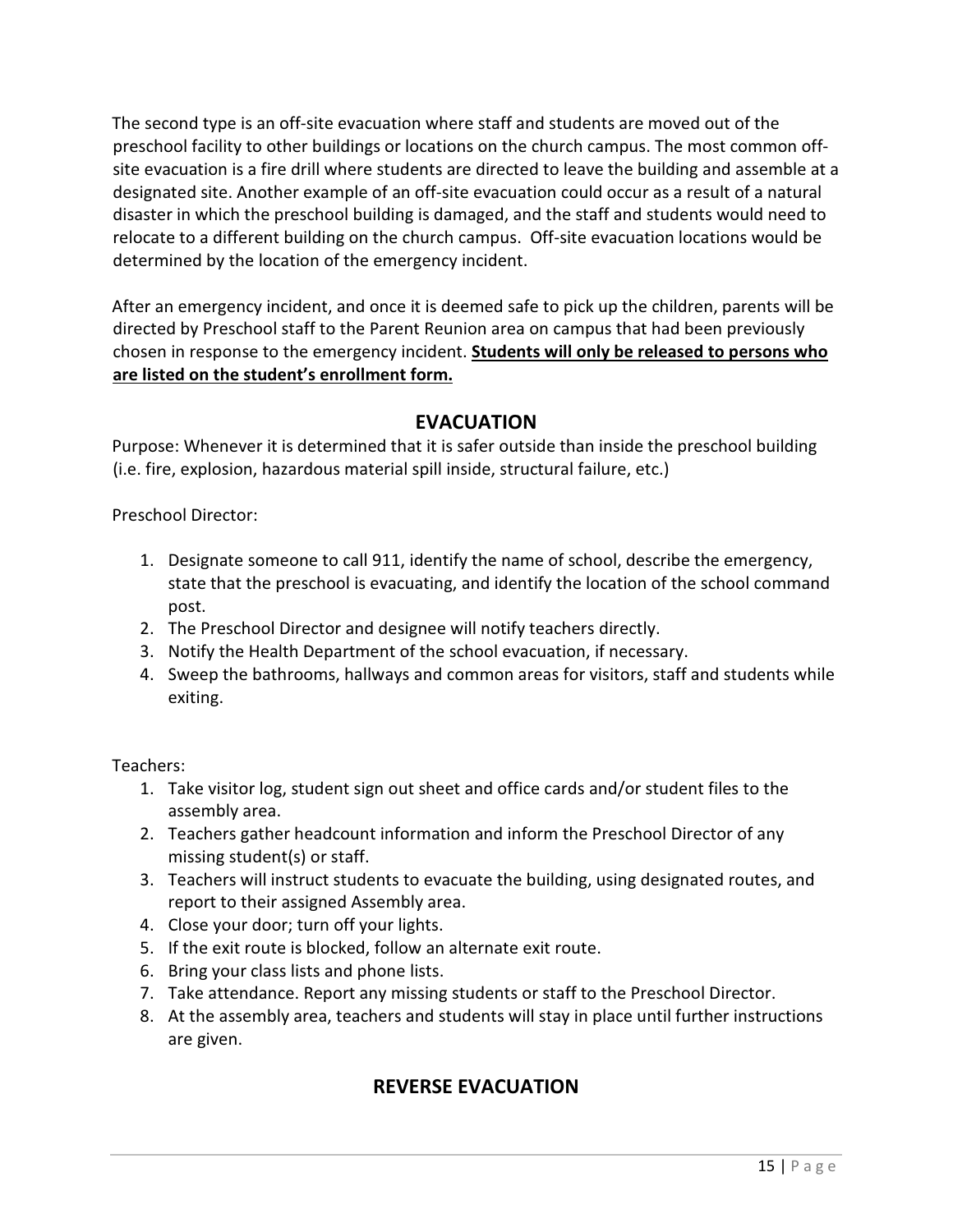Purpose: When conditions are safer inside the building than outside, such as severe weather, community emergency, hazardous material release outside, etc.

Preschool Director:

1. Order a reverse evacuation for students and staff outside to move inside the building. We will use runners.

Teachers:

- 1. Immediately move back to classrooms or safe areas (if it is safe to do so) using the closest entry.
- 2. If movement into the building would present a danger to persons outside, teachers and staff outside will direct students to the designated assembly areas.
- 3. Teachers will take attendance and account for all students. Report any missing students to the Preschool Director.
- 4. No students or staff is allowed outside the building.
- 5. Close and lock all exterior doors and windows. Monitor the main entries until the "All Clear" is given.

# LOCKDOWN

Purpose: Used when there is a threat of violence or serious incident that could jeopardize the safety of students/staff (i.e. intruder, shooting, hostage incident, civil disturbances, etc.)

Preschool Director:

- 1. The Preschool Director and/or designee will notify the teachers of lockdown.
- 2. Designate someone to call 911, identify the name and address of the preschool, describe the emergency, state the school is locking down, provide intruder description and weapon(s) if known, and identify the location of the Preschool Director. Direct staff to stay on the phone to provide updates and additional information.
- 3. Notify staff and classes outside to immediately move to the on-site assembly area, account for the students, and be prepared to evacuate off-campus to a relocation site, if necessary.
- 4. Close and lock all the doors.

Teachers:

- 1. Clear the hallway and bathrooms by your room moving everyone into the classroom.
- 2. Lock your doors, turn off your lights, and shut your blinds and windows.
- 3. Move students and staff away from the doors and windows.
- 4. Have all persons sit down against an interior wall.
- 5. IF a life-threatening situation exists, exit immediately to a place of safety.
- 6. Ignore all bells and alarms unless otherwise instructed.
- 7. Take attendance and be prepared to notify the Preschool Director of missing students or additional students, staff or guests sheltered in your classroom.
- 8. Allow no one outside of the classroom until the Preschool Director gives the "All Clear" signal.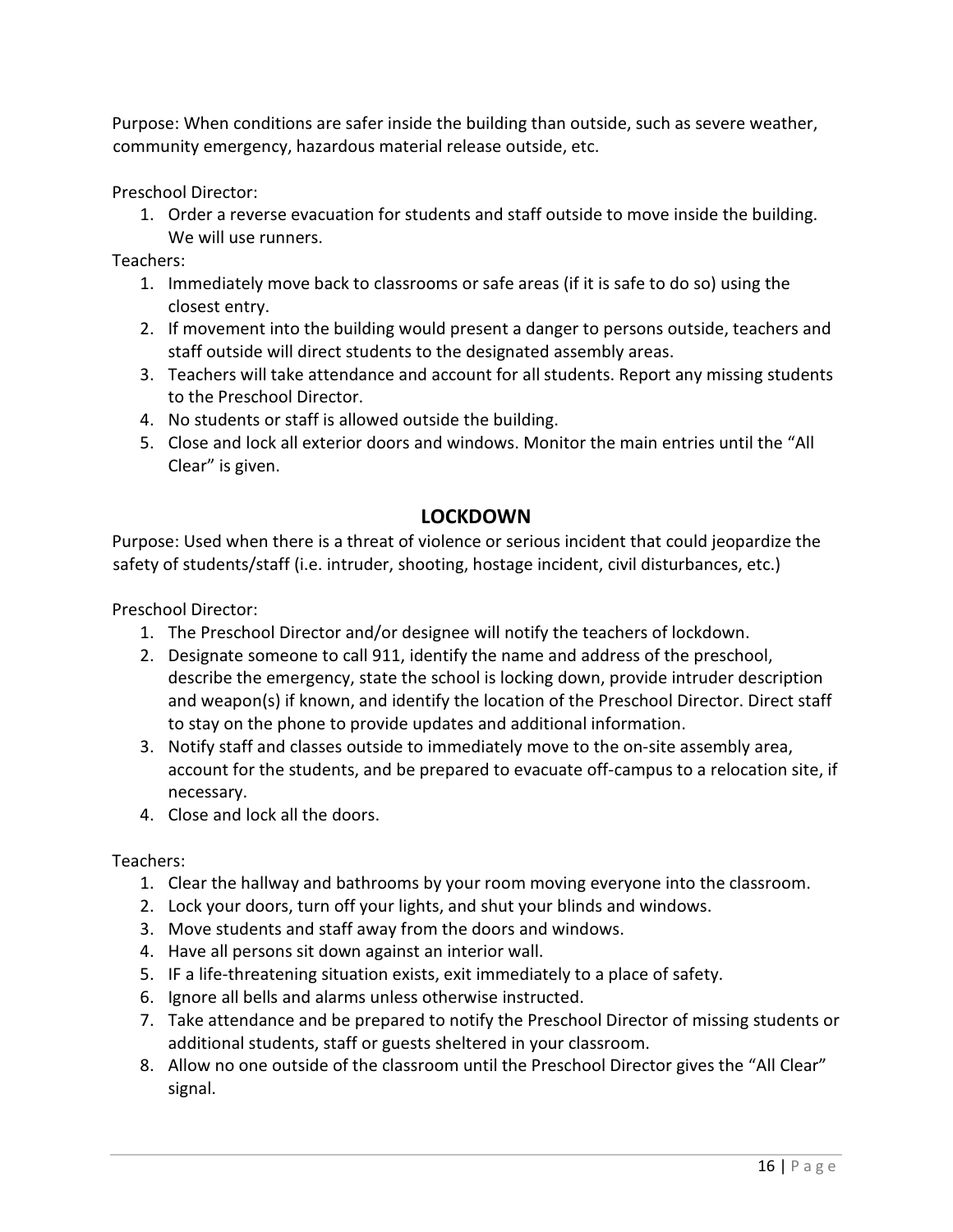# SHELTER-IN-PLACE

Purpose: Provides a refuge for students, staff and the public inside the school building during an emergency, such as severe weather or hazardous material release outdoors. Shelters are located in areas of the building that maximize the safety of occupants. Shelter-in place is used when evacuation would place people at risk. Shelters may change depending on the emergency.

Preschool Director:

- 1. The Preschool Director will announce to the teachers to Shelter-in-Place.
- 2. Order a REVERSE EVACUATION for students and staff outside to move inside the building. Use the cell phones or runners to gather staff and students inside.
- 3. Direct staff to close all windows and doors.
- 4. If warranted, order the shut-off of heating, ventilation and air conditioning system to stop the inflow of outside air into the building.
- 5. Have the Director monitor the NWS website.
- 6. Be prepared to announce change in status. (Drop, Cover and Hold or All Clear)
- 7. If necessary, in safe room, place towels along bottom of doors and tape around door.
- 8. Shut off utilities, if necessary.
- 9. Turn off ventilation systems (heating, ventilation and air conditioning) as appropriate.

Teachers:

- 1. Move students into designated safe areas such as inside rooms with no windows, bathrooms, utility closets, and hallways without large windows or doors.
- 2. Close classroom doors and windows when leaving.
- 3. Have everyone kneel and be ready to cover their heads to protect from debris.
- 4. If outside, teachers will direct students into the nearest school building interior safe area or other appropriate shelter.
	- a. For severe weather, if there is no time to get into a building or shelter, attempt to squat or lie low in the nearest (ravine or open ditch) or low spot away from trees and power poles.
	- b. If movement into the building would expose persons to hazardous chemical plume, teachers should move to designated outdoor assembly areas upwind or crosswind from the spill.
- 5. If necessary, in safe room, help Preschool Director place towels under doors and tape around them.
- 6. All persons must remain in shelter until notified by the Preschool Director or emergency responders.

# DROP, COVER, AND ROLL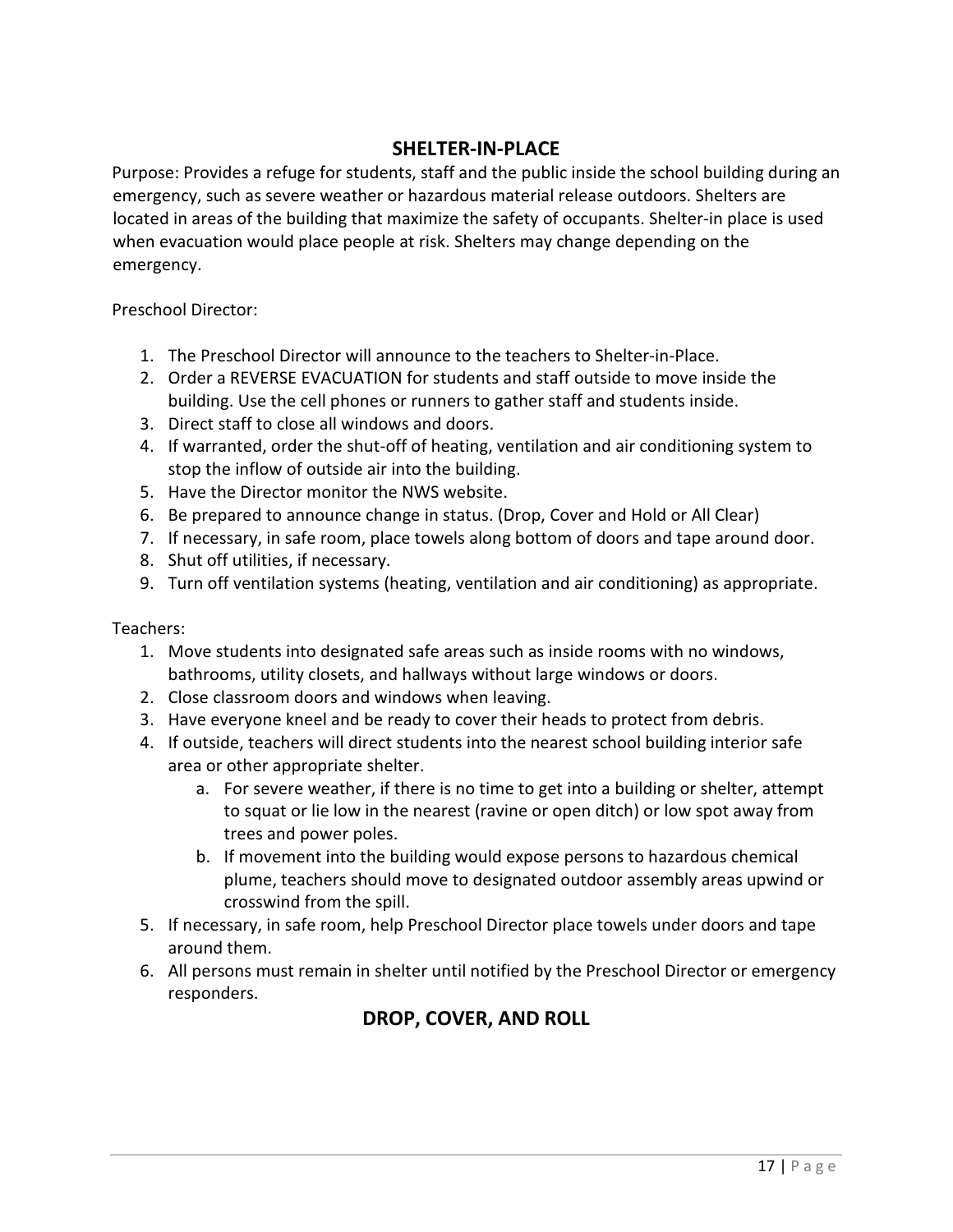Purpose: Drop, Cover and Hold is used when an incident occurs with little or no warning. This action is taken to protect students and staff from flying or falling debris resulting from explosions, structural failures, or severe weather.

- 1. Inside, teachers will instruct students to duck under their tables and cover their heads with their arms and hands.
- 2. All students and staff, who have moved to shelter or safe areas in the building in response to severe weather, should kneel against the wall and cover their head with their arms and hands.
- 3. Outside, teachers will instruct students to drop to the ground, place their heads between their knees and cover their head and eyes with their arms and hands.
- 4. Instruct everyone to move away from the windows.
- 5. Teachers should account for their students and report any student missing to the Preschool Director.
- 6. The Preschool Director may order an evacuation if the situation warrants and it is safe to do so.

# OFF-CAMPUS EVACUATION

Purpose: This protocol is used when circumstances require the off-site evacuation and relocation of students and staff to a remote site where students will be accounted for and released to their parents or/and guardians. During emergencies, parent, relatives, and friends often rush to the school incident site to check on the safety of students and staff. The resulting blockage of streets and large number of people can severely hamper response actions by emergency agencies. The most effective way to prevent this chaos is to redirect those concerned individuals to a site that is remote from the school facility and to evacuate students and staff to that site.

Preschool Director:

- 1. The Preschool Director will advise the teachers of the decision to implement the protocol and begin evacuation procedures.
- 2. Determine the appropriate pre-designated relocation site and evacuation route. Decide if it is safe for the students/staff to walk to the relocation.
- 3. Request church staff and/or preschool staff to provide security, along with the evacuation route and for traffic control/security, along with evacuation route and for traffic control/security at the relocation site during Family Reunification.
- 4. The Preschool Director or designee will announce Off-Campus Evacuation and Family Reunification at a pre-designated relocation site.
- 5. Direct staff to move students to the relocation site.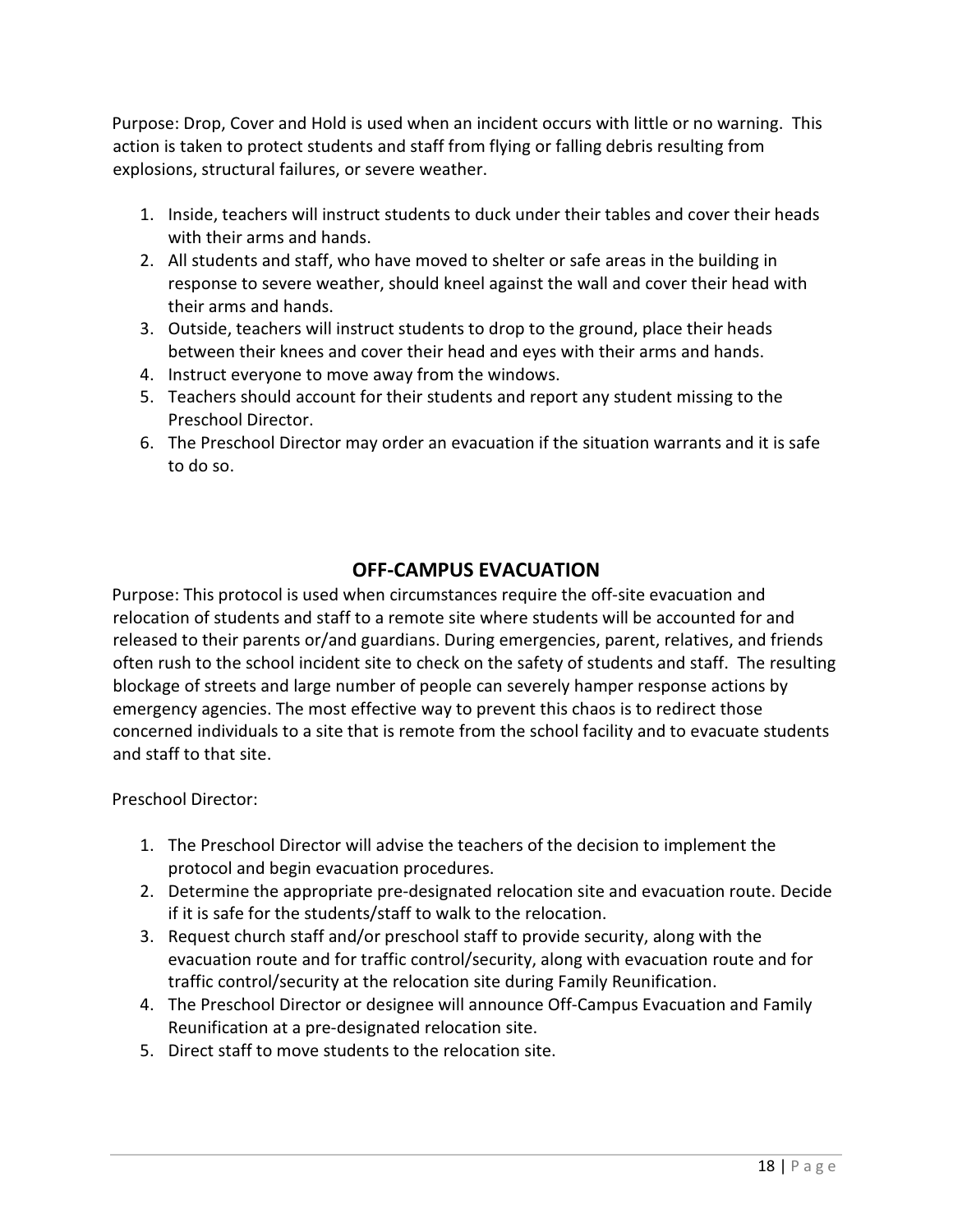Teachers:

- 1. Take your class roster, phone lists and emergency Go Kit as you exit to the designated assembly area.
- 2. After evacuating, take roll and account for all students. Report any missing students to the Preschool Director.
- 3. Maintain control of your class. After receiving the alert for Off Campus Evacuation, guide students to the designated area for movement to the relocation site.
- 4. Assist in Family Reunification.

# FAMILY REUNIFICATION

Purpose: The Family Reunification Protocol is used to ensure a safe and secure means of accounting for students and reuniting parents/guardians with their children whenever the preschool facility or grounds is rendered unsafe and a remote site on church campus in needed.

Preschool Director:

- 1. The Preschool Director will determine the appropriate pre-designated relocation site and safe evacuation route.
- 2. The Preschool Director will inform the church staff of the need to relocate and, if possible, have the relocation site information put on the Preschool Facebook page.
- 3. The Preschool Director or Preschool Assistant Director will be at the relocation site to prepare for the arrival of students.
- 4. Check identification of all non-uniformed personnel who arrive to assist.
- 5. Secure a holding area for arriving students and staff away from waiting family members.
- 6. Set up an adult report area for parents/guardians to sign-in and to check identification.
- 7. Set up a student release area where students will be escorted to meet their parent/guardian and sign out.
- 8. Only release student to authorized persons after checking proof of identity and signing a student release form.
- 9. Instruct parents/guardians to leave the site to make room for others once they have signed out their student.

Teachers:

- 1. Provide a list of evacuees to the Preschool Director upon arrival.
- 2. Follow the instructions of the Preschool Director when you arrive. You may be asked to assist in staffing the site.

# BOMB THREAT

CALL TAKER: Upon receiving a message that a bomb has been placed in the preschool:

- 1. Use bomb threat checklist (Page of Emergency Response Plan)
- 2. Ask where the bomb is located, when the bomb will go off, what materials are in the bomb, who is calling, why the caller is doing this. (See Bomb Threat Checklist)
- 3. Listen closely to caller's voice and speech patterns and to noises in the background.
- 4. After hanging up the phone, immediately dial \*57 to trace the call.
- 5. Notify the Preschool Director.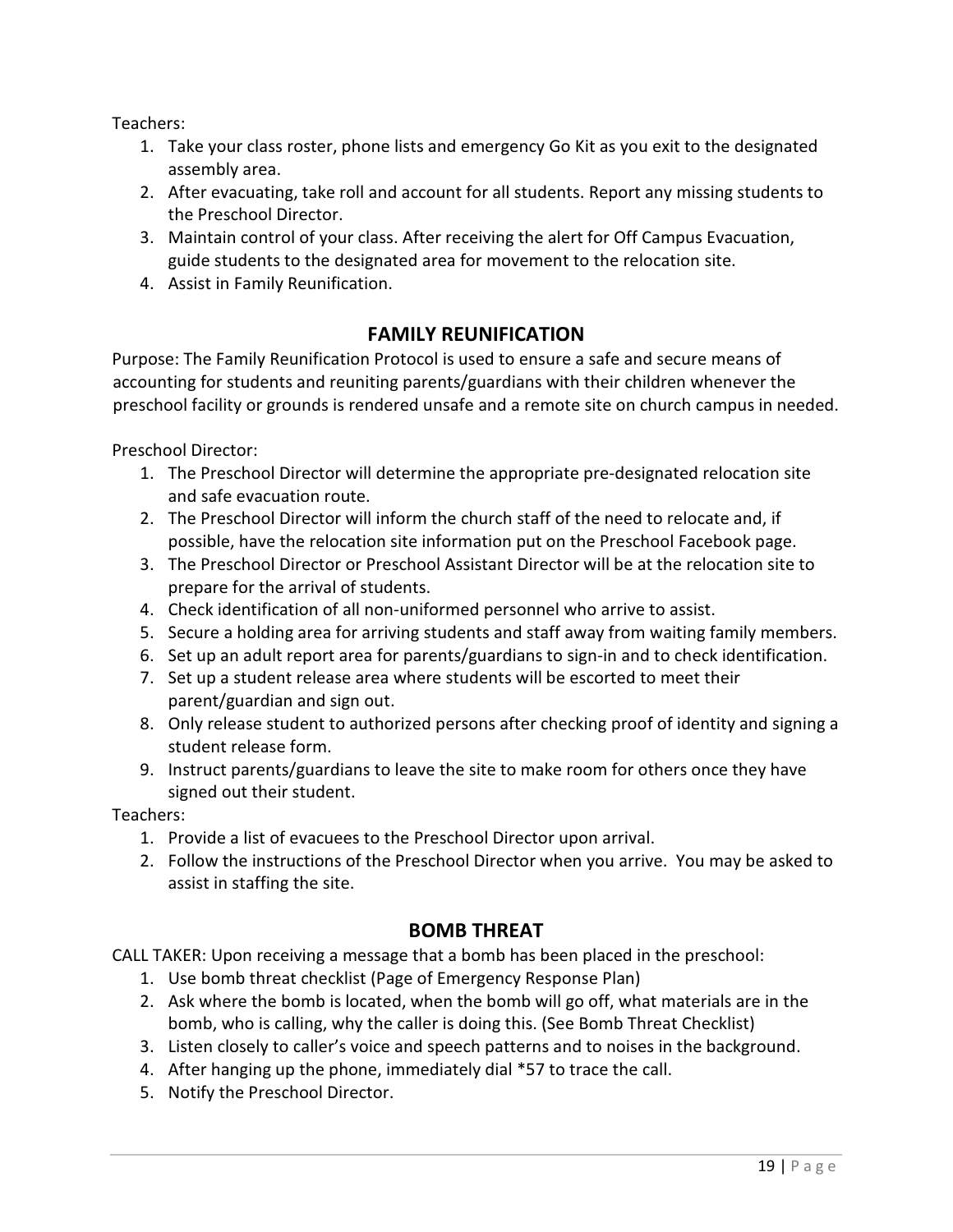Preschool Director:

- 1. Preschool Director or designee notifies law enforcement by calling 911.
- 2. Meet and brief emergency responder agencies outside.

The Preschool Director and law enforcement agency will decide to:

- 1. Evacuate immediately
- 2. Search the building and evacuate, if warranted.
- 3. Notify the Lake County Health Department
- 4. Ensure staff who received the call complete the Bomb Threat Checklist and given to law enforcement official.
- 5. Assemble and brief the Search Team members. Assign search areas within the building, the emergency exit routes and the outside assembly areas.
- 6. If a suspicious item is located, notify law enforcement official, order an EVACUATION selecting routes and assembly areas away from the suspicious item. DO NOT ACTIVATE the fire alarm.
- 7. Direct students and staff, "DO NOT take personal belongings, coats or backpacks." "Teachers and staff will leave doors open when exiting."
- 8. Students and staff must be evacuated to a safe distance outside of school building(s) a MINIMUM of 1000 Feet is the general rule. Consult with Fire and Police officials.
- 9. Arrange for person who found a suspicious item to talk with law enforcement official.
- 10. No one may re-enter the building until fire or police personnel declare them safe.
- 11. The Preschool Director will notify staff and students of the termination of the emergency and to resume normal operations.

Teachers and Staff:

- 1. Teachers and staff will check their classrooms, offices and work areas for suspicious items and report any finding to the Preschool Director of Search Team members.
- 2. If a suspicious item is found-DO NOT TOUCH IT. Secure the area where the item is located, but do not guard it.
- 3. Teachers will account for their students and be prepared to evacuate if ordered.
- 4. Teachers and staff will evacuate using standard procedures and exit routes to assembly area.
- 5. Teachers will leave classroom doors open when exiting.
- 6. Teachers take roll after being evacuated. Be prepared to report the names of any missing persons to the Preschool Director.
- 7. Keep your class together at the assembly area until given further instructions. Be prepared for OFF-SITE Evacuation, if ordered.
- 8. If given the "All Clear" signal, return to the building and resume normal operations.

# FIRE

In the event a fire or smoke from a fire has been detected:

- 1. Any staff discovering fire or smoke will signal the fire alarm and report the fire to the Preschool Director.
- 2. The Preschool Director or designee will immediately call 911 to confirm the fire.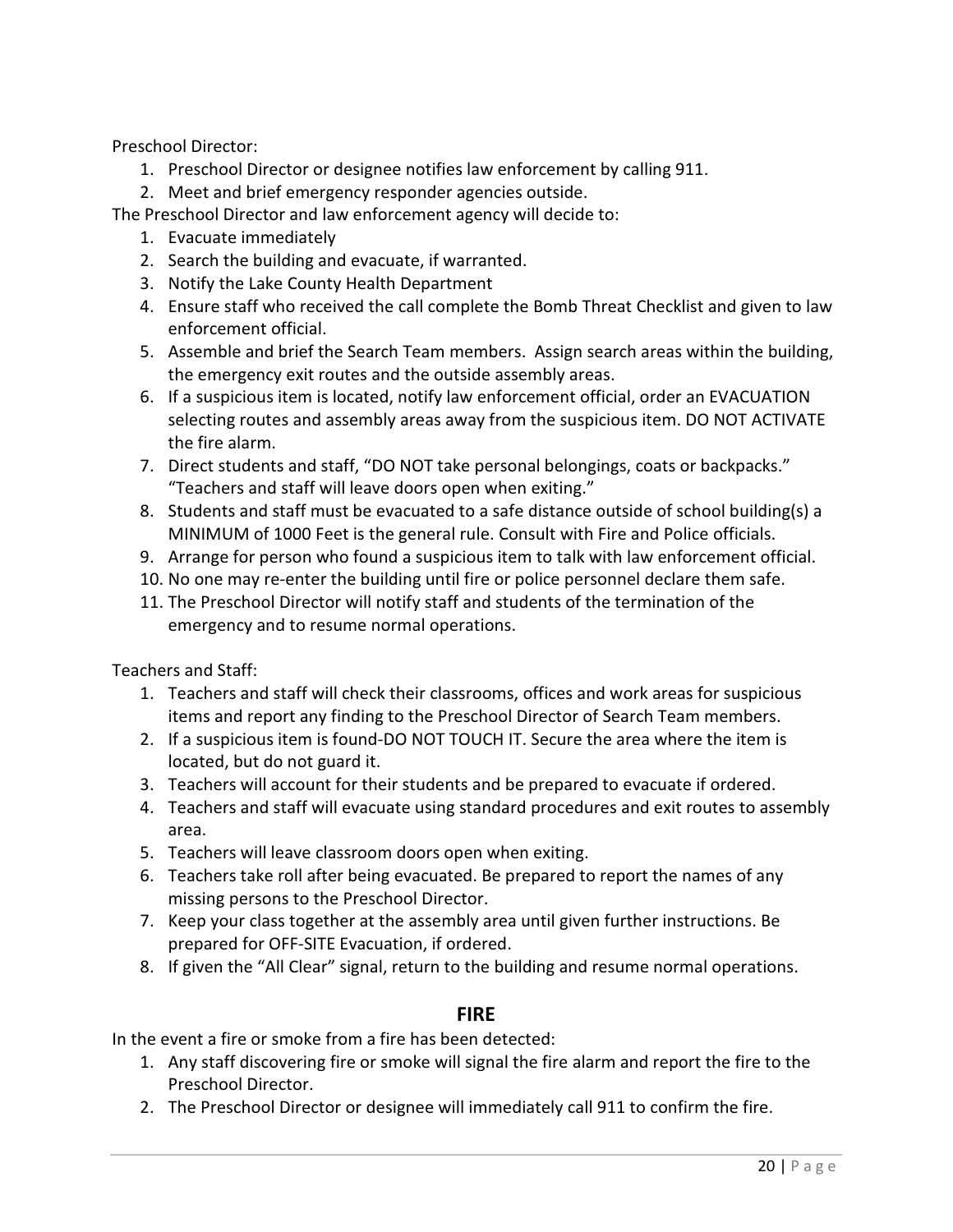- 3. The Preschool Director will make sure all children and staff has evacuated the building.
- 4. The Preschool Director will obtain student attendance from teachers and verify there are no missing students.
- 5. After consulting with the Preschool Director, the Fire Department and law enforcement officials will notify students and staff of termination of the emergency, requests a return to the building and normal operations.

Teachers:

- 1. Take the class roster, the emergency Go Kit and lead students out of the building to the designated off-site location. Use alternate escape routes if the regular route is blocked or there is a safety hazard.
- 2. Close the classroom door and turn out the lights upon exiting confirming all students and personnel are out of the classroom.
- 3. Take attendance at the off-site location after being evacuated. Notify Preschool Director of any missing students, visitors, or teachers.
- 4. Be prepared to move students if an OFF-CHURCH CAMPUS EVACUATION is ordered.
- 5. Keep your class together and wait for further instructions.

# INTRUDER/HOSTAGE

Intruder-When an unauthorized person enters the school property:

- Notify Preschool Director or Assistant Director.
- Ask another staff person to accompany you before approaching the guest/intruder.
- Politely greet guest/intruder and identify yourself.
- Ask guest/intruder the purpose of his/her visit.
- Inform guest/intruder that all visitors must register at the preschool office.
- If intruder's purpose is not legitimate, ask him/her to leave. Accompany intruder to exit.

If intruder refuses to leave:

- Warn intruder of consequences for staying on preschool property.
- Designate someone to call the police and give a full description of the intruder. (Keep intruder unaware of call for help if possible.)
- Walk away from intruder if he/she indicates a potential for violence. Be aware of intruder's actions at this time (where he/she is located in school, whether he/she is carrying a weapon or package, etc.)
- Maintain visual contact with the intruder from a safe distance.

Hostage Situation:

- If hostage taker is unaware of your presence do not intervene.
- Notify the preschool director.
- The preschool Director or designee will announce LOCKDOWN action.
- The preschool director or designee will call 911 immediately. Give dispatcher details of the situation: description and number on intruders, exact location in the building, and that the school is in LOCKDOWN. Ask assistance from hostage negotiation team.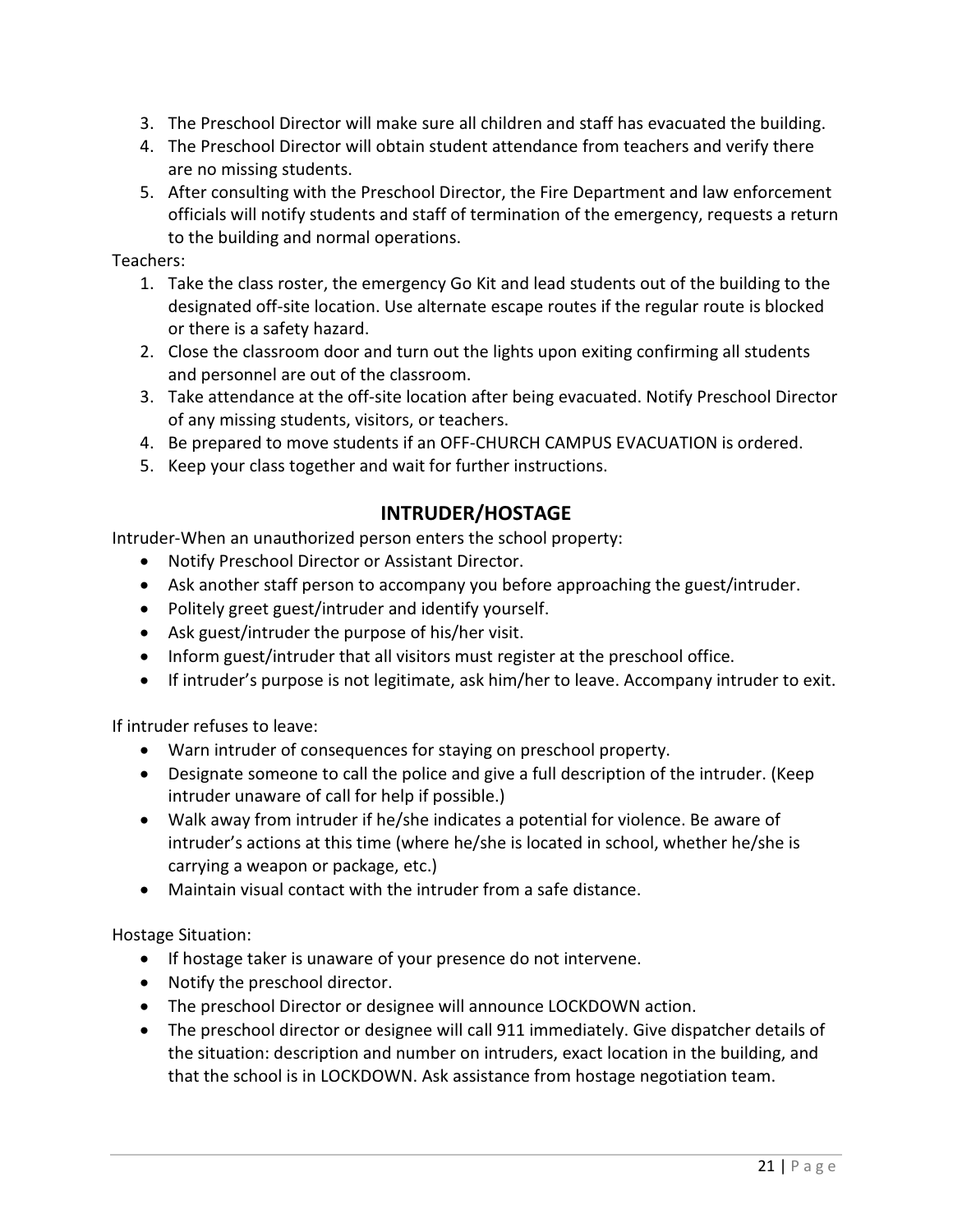- Teachers and staff will implement LOCKDOWN procedures upon hearing the alert. If outside, move to safe off-site areas and wait for further instructions.
- Everyone should remain in lockdown until given the "All Clear" or if directed in person by a uniformed law enforcement officer.

If taken hostage:

- Follow instructions of hostage taker.
- Try not to panic. Calm students if they are present.
- Treat the hostage taker as normally as possible.
- Be respectful of the hostage taker.
- Ask permission to speak and do not argue or make suggestions.

# SEVERE WEATHER

When a Severe Weather Watch or Warning has been issued in the area near the preschool the following steps will take place.

#### Severe Weather Watch has been issued:

- Monitor Weather Channel.
- Bring all persons inside the building
- Close blinds
- Review severe weather drill procedures and location of safe areas. Severe weather safe areas are in hallways if it happens quickly or the sanctuary if we have notice.
- Staff will be assigned to monitor entrances and weather conditions.

# Severe Weather Warning has been issued in an area near school or severe weather has been spotted near preschool:

- The preschool director will announce evacuation alert.
- The preschool director will direct students and staff to immediately move to the sanctuary, closing classroom doors after exiting.
- Ensure that students are in "drop, cover, and hold" positions under the pews until the danger passes.
- The Preschool Director will direct students and staff outside to EVACUATE into the sanctuary.
- IF outside, students and staff should move to the nearest interior safe area. IF time does not permit, have students get down in the nearest ravine or open ditch or low spot away from trees or power poles.
- Remain in safe area until warning expires or until emergency personnel have issued an all-clear signal.

# HAZARDOUS MATERIAL RELEASE

Hazardous material release is an incident involving the discharge or spill of a biological or chemical substance including release of radioactive materials. External hazardous material exposure often results from an accident involving a train or truck carrying hazardous materials or an explosion or spill at an industrial site.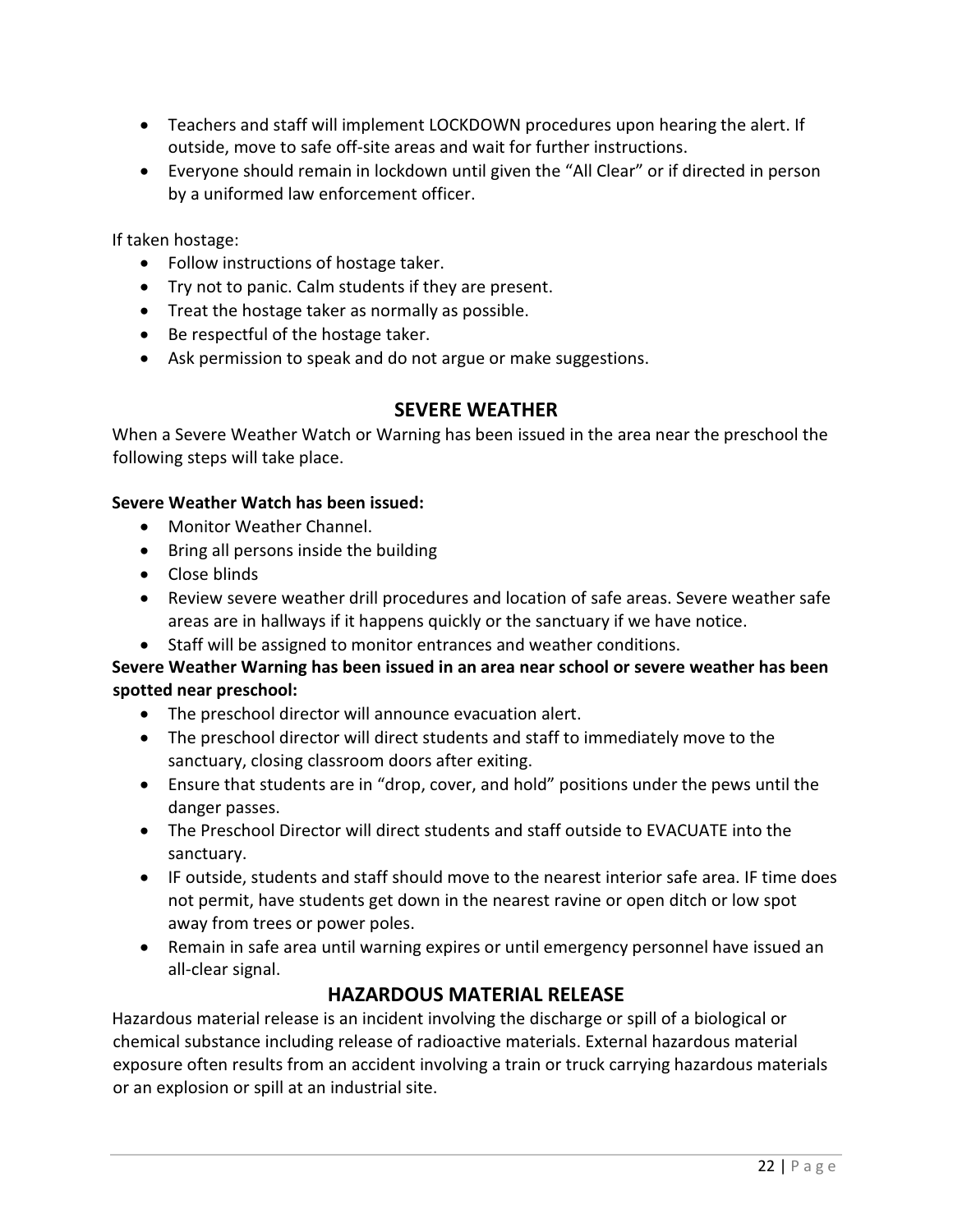In the case of a Substance Release Outdoors:

- The Preschool Director will immediately announce a SHELTER-IN-PLACE alert and a REVERSE EVACUATION into the building for all students and staff outside the building.
- The Preschool Director or designee will call 911, identify the name/exact location of the school, describe the emergency, state what actions are being taken to safeguard students/staff and remain on the line until told otherwise.
- The Preschool Director will turn off air handling/ventilation systems, close all doors and turn off fans and air conditioners.
- Teachers and staff outside will immediately move into the building using the nearest entrance and proceed to the designated safe areas. If movement into the building would expose persons to hazardous chemical plume, teachers should move to designated outdoor assembly areas upwind or crosswind from the spill.
- The Preschool Director will turn on a radio to monitor information concerning the incident.
- The school will remain in SHELTER-IN-PLACE until the fire official or appropriate agency provides clearance.
- When emergency responders determine it is safe to do so, the Preschool Director will give the all clear signal to staff and students and announce whether school will resume normal activities, dismiss early, or complete a non-emergency evacuation and movement to an off-campus relocation site or parent reunification.

# ACTIVE SHOOTER/ARMED INTRUDER

An active shooter or armed assault on campus involves one or more individuals' intent on causing physical harm to students and staff. Intruders may possess a gun, a knife, a bomb, or other harmful device.

Preschool Director:

- 1. The Preschool Director will direct the Assistant Director or staff member to call 911, give the name and exact location of the school, the nature of the emergency, number and description of intruders (if known), type of weapon(s), area of the school where last seen, and actions taken by the school. Caller will remain on the line to provide updates.
- 2. The Preschool Director will announce a building-wide LOCKDOWN alert. Direct staff and students outside the building to move immediately to a safe room in the preschool and be prepared to EVACUATE off-campus if necessary.
- 3. The Preschool Director will direct all preschool and church staff outside to stop pedestrians from entering the preschool grounds.
- 4. The Preschool Director will assign someone to meet and brief arriving law enforcement officers.
- 5. The Preschool Director will contact the classrooms via cell phone to check status.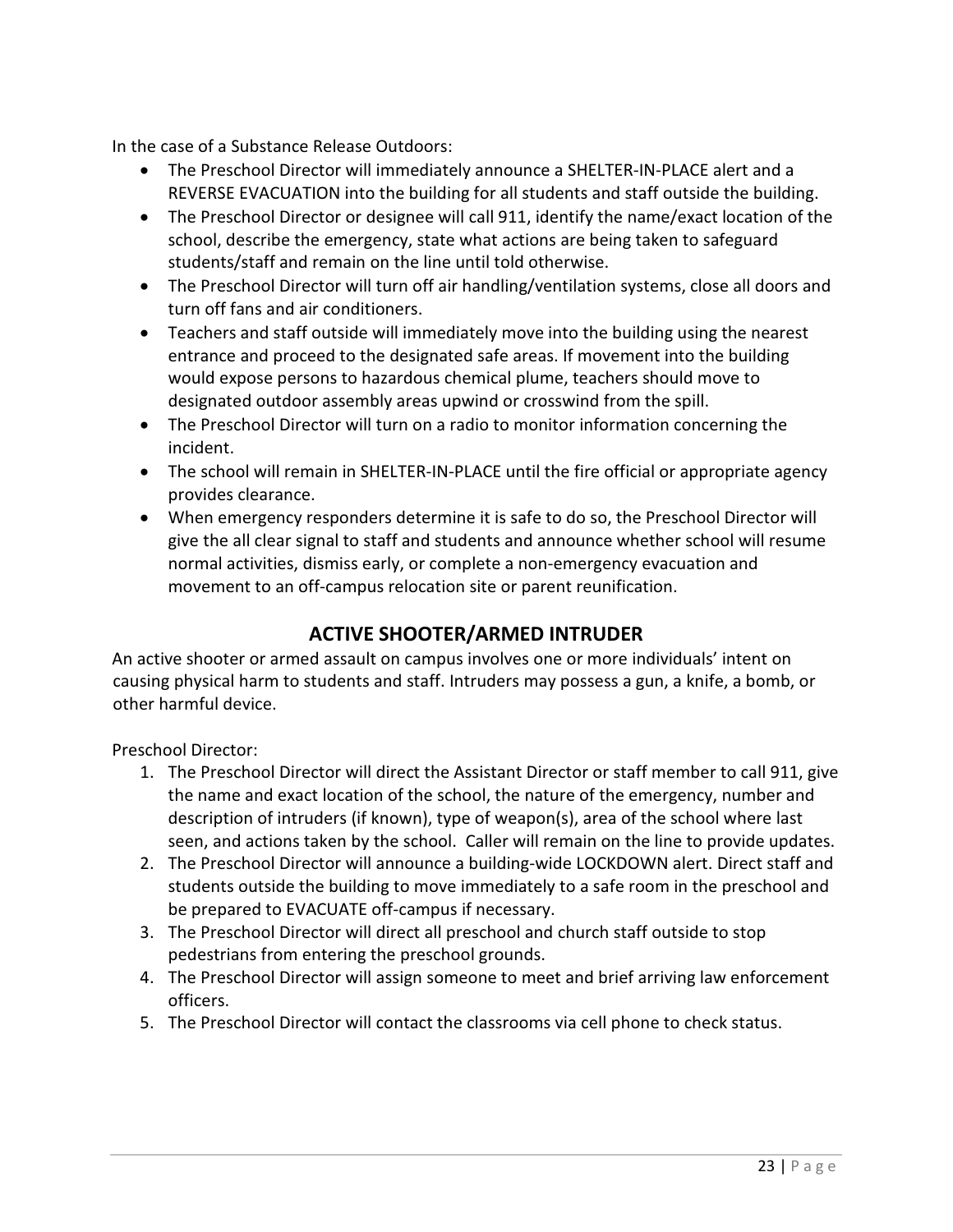Teachers:

- 1. Upon first indication of an armed intruder, staff should immediately notify the Preschool Director and go to LOCKDOWN.
- 2. Clear students from the hallway and bathrooms outside the classroom immediately.
- 3. Close and lock all doors and windows, pull down the shades and turn off the lights.
- 4. Tell the students to get down on the floor up against an interior solid wall and remain quiet.
- 5. Account for all students and report any additional non-class students sheltered in the room and any missing students.
- 6. Teachers, staff and students will remain in LOCKDOWN until given the "All Clear" by the Preschool Director or a law enforcement officer in uniform.
- 7. If an intruder enters the classroom, use a pre-determined code to communicate when the office calls for a status check.
- 8. If any intruder enters and begins shooting, tell the students to get out any way possible, exit the building or run to another location than can be locked.

Recovery:

- 1. Teachers will EVACUATE the building using the designated exit routes and alternate routes to an assigned Assembly area and take attendance. Notify the Preschool Director of any missing students.
- 2. The Preschool Director, in consultation with law enforcement officials, will determine when the school can resume normal activities and communicate the information to parents and the public.

(Note: The school is a crime scene and will require a thorough search and processing)

# UTILITY LOSS OR FAILURE

Utility failure is the loss or interruption of electrical power, natural gas, water or sewage services to the school. The most common utility failure results from power outages throughout the year. In certain situations, students my need to be relocated until the power is restored.

- Upon notice of loss of utilities, the Preschool Director will initiate appropriate immediate response actions, which may include SHELTER IN PLACE or EVACUATION. The Preschool Director may direct staff to shut off utilities, as deemed necessary.
- The Preschool Director will contact the local utility company and determine the anticipated duration of the outage.
- The Preschool Director will determine whether the school should be closed. If so, parents are to be notifies to pick up their children.
- In the event of a gas leak, the Preschool Director will direct staff to call 911, give name and exact location of the school, state the emergency, identify affected area(s) of the building, and announce the school is EVACUATING.
- For gas leaks, the Preschool Director will order an EVACUATION and open windows and doors. DO NOT ACTIVATE THE FIRE ALARM. The Preschool Director will shut off all utilities.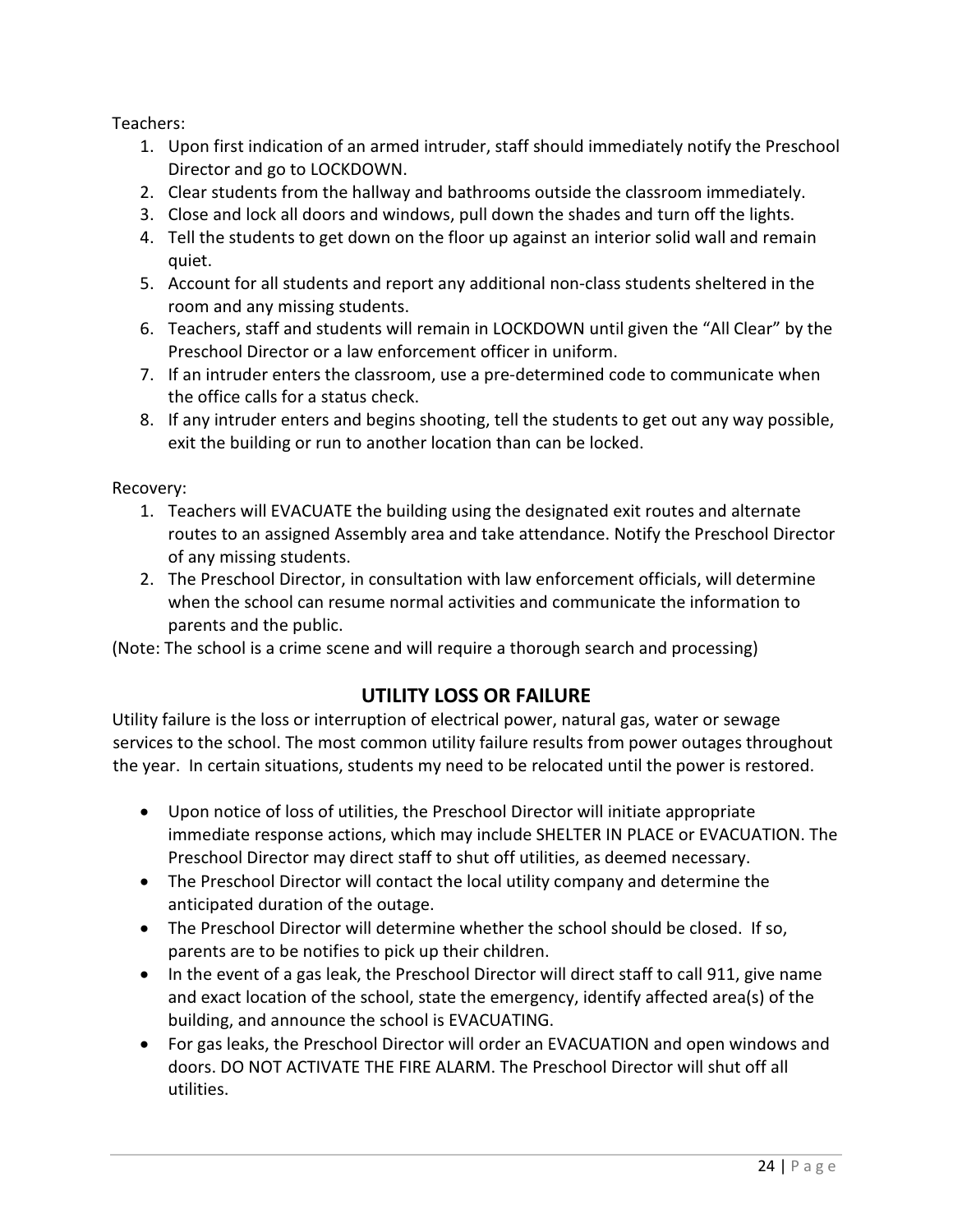- If evacuating, teachers and staff should follow evacuation procedures, avoiding areas of hazard, assemble at designated assembly area, take attendance and report any missing students to the Preschool Director. Teachers should be prepared to evacuate students off campus to a relocation site for parent reunification, if needed.
- Do not allow anyone to re-enter the building until the facility has been deemed safe.

# STRUCTURAL FAILURE

Structural failure of a building may result from an earthquake, underground mine collapse, ground settling, broken water or sewer lines, and faulty construction. The structural failure may be catastrophic with a sudden collapse severely injuring occupants. Some structural failures may cause large cracks in walls or foundations, flooding, and loss of utilities which present a hazard to the safety of students and staff.

# Structural failure with collapse or partial collapse:

- Upon the first indication of a structural failure, the Preschool Director may implement DROP, COVER and HOLD, an EVACUATION and an OFF-SITE EVACUATION.
- If the roof, ceiling, or wall collapses, students and staff should immediately DROP, COVER and HOLD, seek shelter under desks and tables, and move away from windows or glass.
- Teachers and staff will aid the injured and evacuate the building moving to their assigned assembly area(s).
- The Preschool Director will initiate an EVACUATION of the building.
- The Preschool Director or designee will call 911, if necessary, identify the name and exact location of the school, state the emergency, describe response actions taken, and remain on the line to provide updates.
- The Preschool Director will turn off utilities and seal off the high-risk area, if necessary.
- The Preschool Director will notify CPR/first aid certified persons in the school building of medical emergencies if necessary. The team will check for injuries and provide appropriate first aid until medical personnel arrive.
- No one will be allowed to re-enter the building until declared safe by emergency management and public safety officials.

# Structural failure without collapse

- For structural failure without collapse, the Preschool Director will ensure the affected area is vacated immediately and determine if an evacuation is warranted. The Preschool Director will seal off the affected area and turn off utilities to that area, if necessary.
- The Preschool Director will notify the Lake County Health Department.
- The Preschool Director will confer with emergency management and public safety officials regarding the structural integrity of the building.
- The Pastor will notify the architect and insurance carrier to document and assess the damage.
- The affected areas will not be reopened until the structural integrity of the building is deemed safe.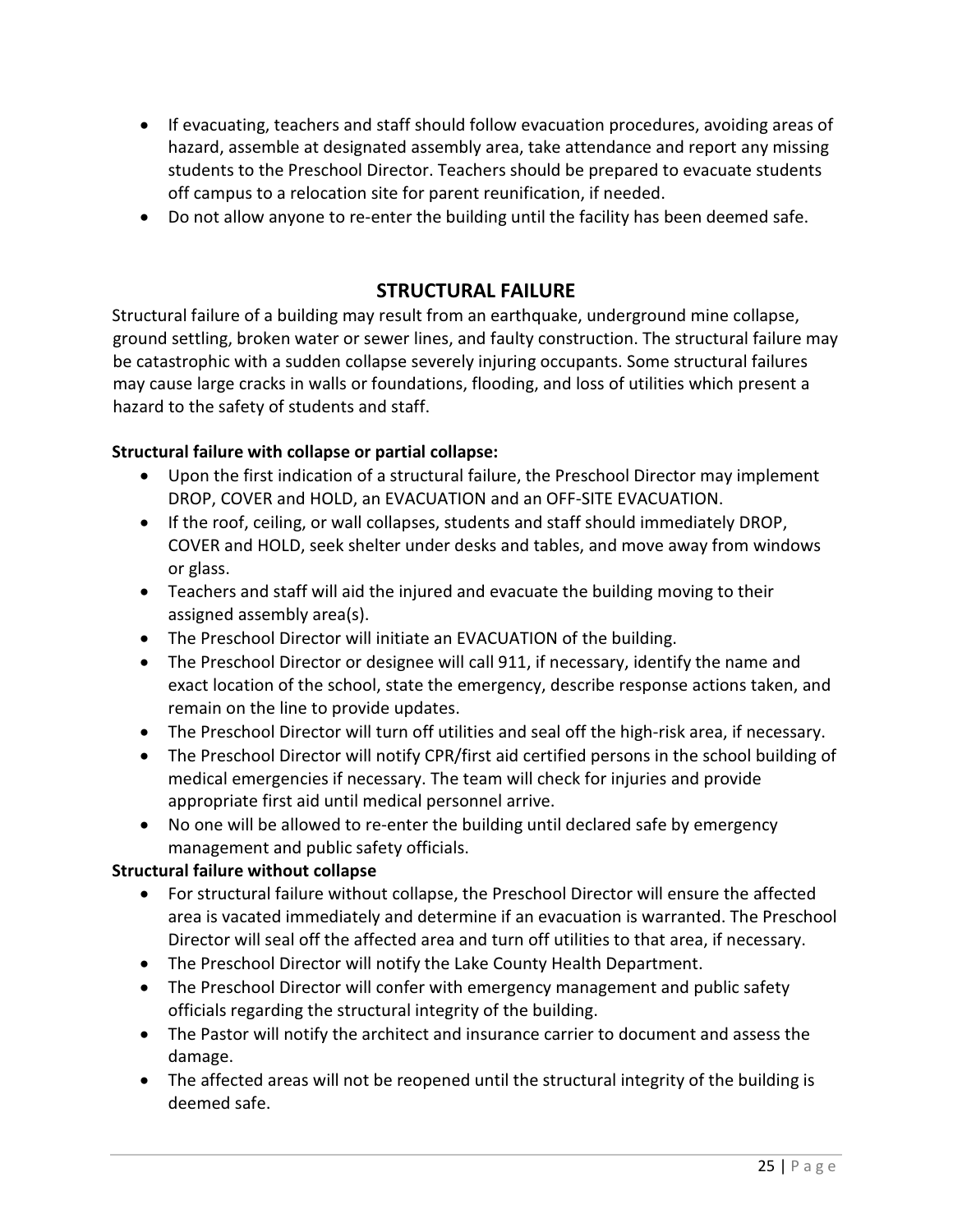# MEDICAL EMERGENCY

#### Preschool Staff Response:

- 1. Quickly assess the situation. Make sure the situation is safe for you to approach. Examples of danger include, but are not limited to: live electric wires, gas leak, building damage, and animal threat.
- 2. Immediately notify emergency responders by calling 911, if necessary, after assessing the seriousness of the injury or illness.
- 3. Under life and death circumstances, call or have someone call 911 immediately. Be prepared to provide the school name and address, exact location; describe illness or type of injury, and age of the victim(s).
- 4. Immediately inform the Preschool Director.
- 5. Protect yourself against contact with body fluids (blood borne pathogens).
- 6. Administer appropriate first aid according to your level of training until help arrives.
- 7. Comfort and reassure the victim. Do not move the sick or injured unless the scene is unsafe.
- 8. If the victim is not breathing or there is no pulse begin CPR.

Preschool Director

- 1. Direct staff to call 911, if necessary, and provide appropriate information to responders.
- 2. Send school staff with first responder/first aid training to the scene.
- 3. Assign a staff member to meet emergency medical service responders and lead them to the injured/sick person.
- 4. Assign a staff member to remain with the victim if they are transported to the hospital.
- 5. Notify parent or guardian of the situation, including type of injury or illness, medical care given, and location where the victim has been transported.
- 6. Ensure student/staff medical information from administrative records is sent to the hospital.
- 7. Advise faculty and staff of the situation (when appropriate).
- 8. Follow up with the parents and guardians.

# SCHOOL CLOSING

In the event that Trinity Learning Center would have to close, parents will be given a thirty-day notice in order to place their children at another center. TLC will do the following things in the event of the Center closing:

- 1. Notify parents in writing.
- 2. Transfer student records to the parent or legal guardian.
- 3. Maintain incident reports for a minimum of 180 days.
- 4. Maintain all state documents (i.e. fire drill records, inspection reports, attendance, etc.) for a minimum of 365 days.
- 5. If records cannot be maintained by the center, then records will be forwarded to the FLOCS office.